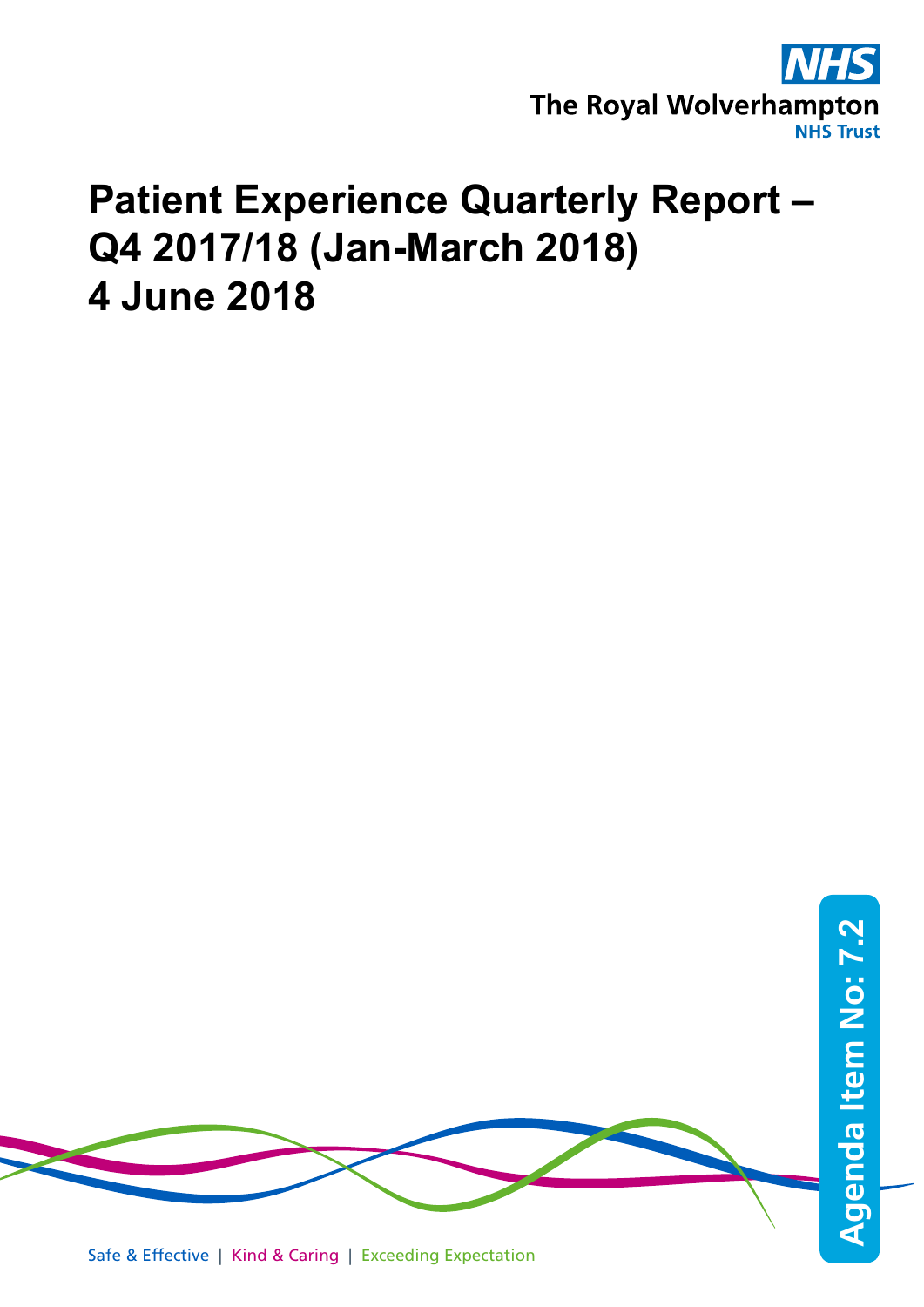The Royal Wolverhampton MHS

|                                          | <b>NHS Trust</b>                                                                                                                                                                                                                                                                                                                                                                  |
|------------------------------------------|-----------------------------------------------------------------------------------------------------------------------------------------------------------------------------------------------------------------------------------------------------------------------------------------------------------------------------------------------------------------------------------|
|                                          | <b>Trust Board Report</b>                                                                                                                                                                                                                                                                                                                                                         |
| <b>Meeting Date:</b>                     | $4th$ June 2018                                                                                                                                                                                                                                                                                                                                                                   |
| Title:                                   | Patient Experience Quarterly Report - Q4 2017/18 (Jan-March 2018)                                                                                                                                                                                                                                                                                                                 |
| <b>Executive Summary:</b>                | This report provides an update to the Board of the progress of agreed patient experience metrics, an<br>overview of key issues arising out of feedback from patients, carers and relatives about their experience of<br>care and an overview of progress of work programmes to improve the experience of patients at RWT.                                                         |
| <b>Action Requested:</b>                 | <b>Receive</b>                                                                                                                                                                                                                                                                                                                                                                    |
| For the attention of the<br><b>Board</b> | • The Trust received 119 formal complaints in Q4 2017/18, compared to 100 in Q3 2017/18. This<br>represents an overall increase of 19%.                                                                                                                                                                                                                                           |
|                                          | In Q4 17/18, 102 complaints were closed compared to 98 in Q3 which is an increase of 4%.                                                                                                                                                                                                                                                                                          |
|                                          | It is noted that for Q4, Division 1 experienced a 24% increase and Division 2 experienced a 28%<br>$\bullet$<br>increase in the volume of complaints received. The remainder of complaints which fall under the<br>Estates and Facilities and Corporate Directorates is minimal whereby only 1 complaint was received<br>(Corporate) compared to 5 in Q3 2017/18.                 |
|                                          | In Q4 2017/18, from the 101 cases closed it can be noted that 100% of complaints were investigated<br>and responded to within the organisational timeframe of 30 working days or consent to breach was<br>agreed due to were extenuating circumstances or complexity. It is pleasing to note that this is<br>consistent with the compliancy of 100% as experienced in Q3 2017/18. |
|                                          | • As at December 2017, the Trust has an overall FFT recommendation rate of 91% and a response rate<br>of 19%.                                                                                                                                                                                                                                                                     |
|                                          | This quarter 3 cases were referred to the PHSO for consideration which is one additional case that the<br>previous quarter. These relate to Division $1$ – General Surgery and T & O and Division $2$ – ED. The<br>number of complaints which are considered for an investigation by the PHSO (3 cases), represents<br>2.5% of the total complaints received.                     |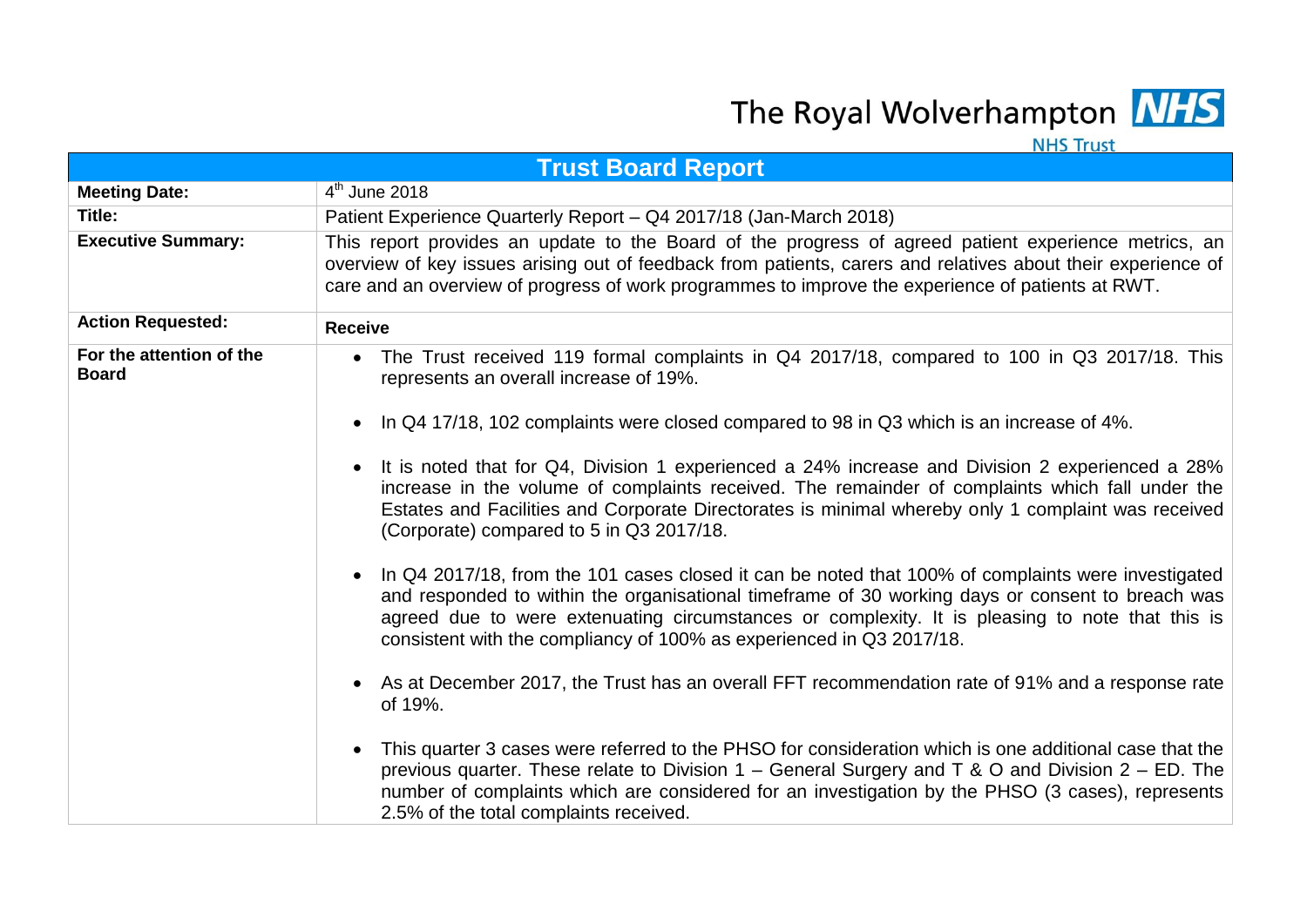|                                  | In terms of outcomes from investigations undertaken and completed, there were 3 complaints which<br>were closed in this period of which 2 were partly upheld (Respiratory/AMU and Head and Neck. A<br>further case was closed by the PHSO as case dismissed. For the two cases, financial remedy was<br>recommended for one at a total cost to the Trust of £350 (Head and Neck) and recommendations for<br>the other related to actions and auditing (Respiratory/AMU). There have only been 4 cases partly<br>upheld, and non-fully upheld for the whole of the financial year 2017/18. |
|----------------------------------|-------------------------------------------------------------------------------------------------------------------------------------------------------------------------------------------------------------------------------------------------------------------------------------------------------------------------------------------------------------------------------------------------------------------------------------------------------------------------------------------------------------------------------------------------------------------------------------------|
|                                  | Compliance with statutory regulations for complaint handling i.e. The NHS and Social Care complaint<br>Regulations 2009 <sup>1</sup>                                                                                                                                                                                                                                                                                                                                                                                                                                                      |
|                                  | Complaint handling approach based on the principles of good complaints' handling. These have been<br>published by the Parliamentary and Health Service Ombudsman and endorsed by the Local Government<br>Ombudsman and the principles are:                                                                                                                                                                                                                                                                                                                                                |
| <b>Assure</b>                    | Getting it right<br>Being customer focused                                                                                                                                                                                                                                                                                                                                                                                                                                                                                                                                                |
|                                  | Being open and accountable<br>Acting fairly and proportionately                                                                                                                                                                                                                                                                                                                                                                                                                                                                                                                           |
|                                  | Putting things right                                                                                                                                                                                                                                                                                                                                                                                                                                                                                                                                                                      |
|                                  | Seeking continuous improvement<br>Compliance with all mandatory patient surveys.                                                                                                                                                                                                                                                                                                                                                                                                                                                                                                          |
|                                  |                                                                                                                                                                                                                                                                                                                                                                                                                                                                                                                                                                                           |
|                                  | Number of cases breaches occurred. Internal data for complaints management. Calculations made against                                                                                                                                                                                                                                                                                                                                                                                                                                                                                     |
|                                  | organisational timeframe in accordance with complaints policy.                                                                                                                                                                                                                                                                                                                                                                                                                                                                                                                            |
| <b>Advise</b>                    | The Royal Wolverhampton Trust are below national results for FFT recommendation rate                                                                                                                                                                                                                                                                                                                                                                                                                                                                                                      |
| <b>Alert</b>                     | None                                                                                                                                                                                                                                                                                                                                                                                                                                                                                                                                                                                      |
| <b>Author + Contact Details:</b> | alison.dowling1@nhs.net<br>Tel 01902 695363                                                                                                                                                                                                                                                                                                                                                                                                                                                                                                                                               |

 1 [http://www.legislation.gov.uk/uksi/2009/309/pdfs/uksi\\_20090309\\_en.pdf](http://www.legislation.gov.uk/uksi/2009/309/pdfs/uksi_20090309_en.pdf)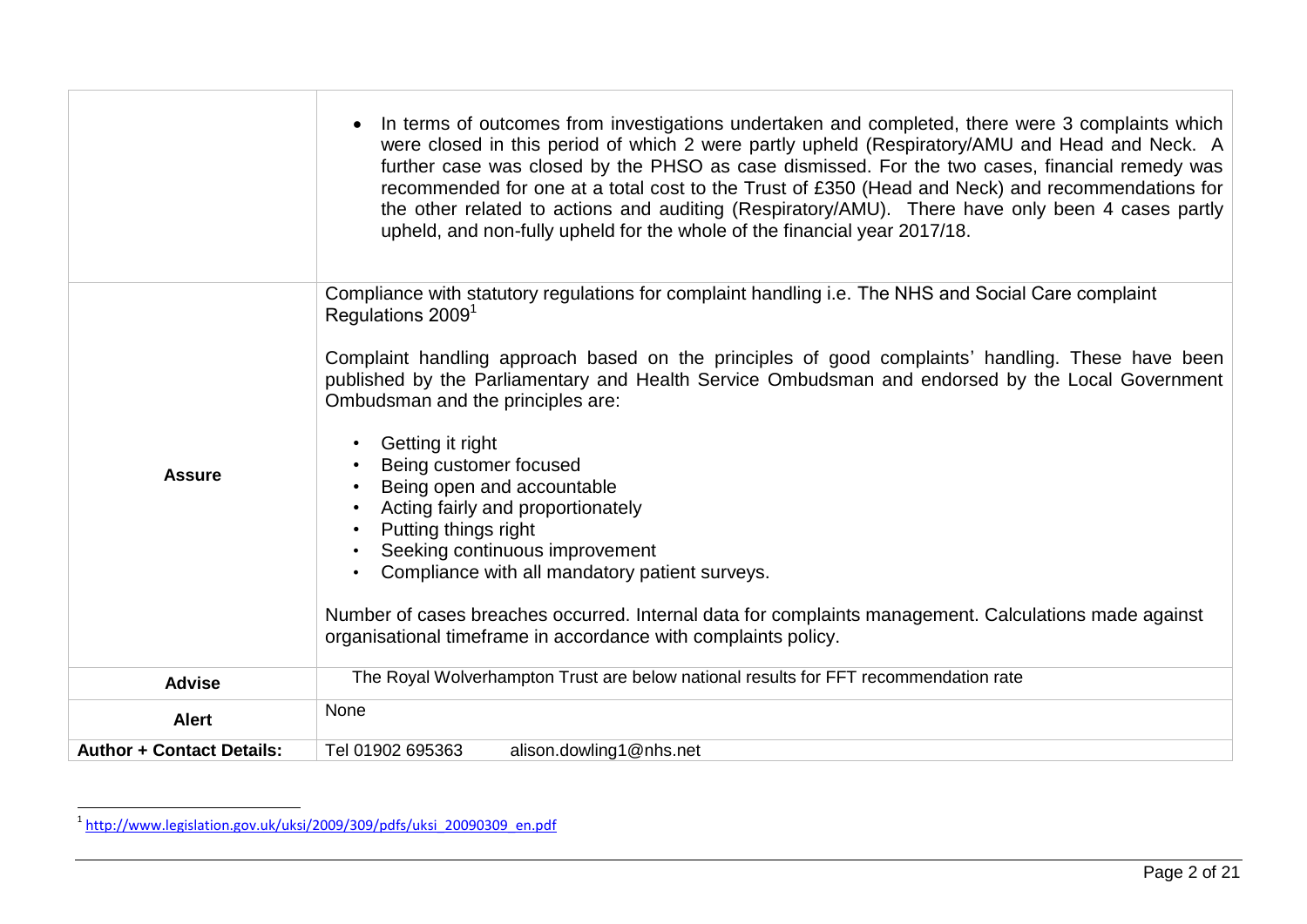| <b>Links to Trust Strategic</b> | 1. Create a culture of compassion, safety and quality     |
|---------------------------------|-----------------------------------------------------------|
| <b>Objectives</b>               | 2. Proactively seek opportunities to develop our services |
| <b>Resource Implications:</b>   | None                                                      |

| Safe: patients, staff and the public are protected from abuse and avoidable harm.                                                                                                                                                                                                                                                                                                                                              |
|--------------------------------------------------------------------------------------------------------------------------------------------------------------------------------------------------------------------------------------------------------------------------------------------------------------------------------------------------------------------------------------------------------------------------------|
|                                                                                                                                                                                                                                                                                                                                                                                                                                |
| Effective: care, treatment and support achieves good outcomes, helping people maintain quality of life and is based on the best available                                                                                                                                                                                                                                                                                      |
| evidence.                                                                                                                                                                                                                                                                                                                                                                                                                      |
| <b>Caring:</b> Staff aim to involve and treat everyone with compassion, kindness, dignity and respect.                                                                                                                                                                                                                                                                                                                         |
| Responsive: services are organised so that they meet people's needs.                                                                                                                                                                                                                                                                                                                                                           |
| Well-led: the leadership, management and governance of the organisation make sure it's providing high-quality care that's based around<br>individual needs, that it encourages learning and innovation, and that it promotes an open and fair culture.                                                                                                                                                                         |
| N/A                                                                                                                                                                                                                                                                                                                                                                                                                            |
| None                                                                                                                                                                                                                                                                                                                                                                                                                           |
| Risk will be dependent upon compliance with statutory timeframes for complaint handling and PHSO<br>recommendations.                                                                                                                                                                                                                                                                                                           |
| <b>Public</b>                                                                                                                                                                                                                                                                                                                                                                                                                  |
| None                                                                                                                                                                                                                                                                                                                                                                                                                           |
|                                                                                                                                                                                                                                                                                                                                                                                                                                |
| In determining this matter, the Board should have regard to the Core principles contained in the Constitution of:<br>Equality of treatment and access to services<br>$\bullet$<br>High standards of excellence and professionalism<br>$\bullet$<br>Service user preferences<br>$\bullet$<br>Cross community working<br>$\bullet$<br><b>Best Value</b><br>$\bullet$<br>Accountability through local influence and scrutiny<br>٠ |
|                                                                                                                                                                                                                                                                                                                                                                                                                                |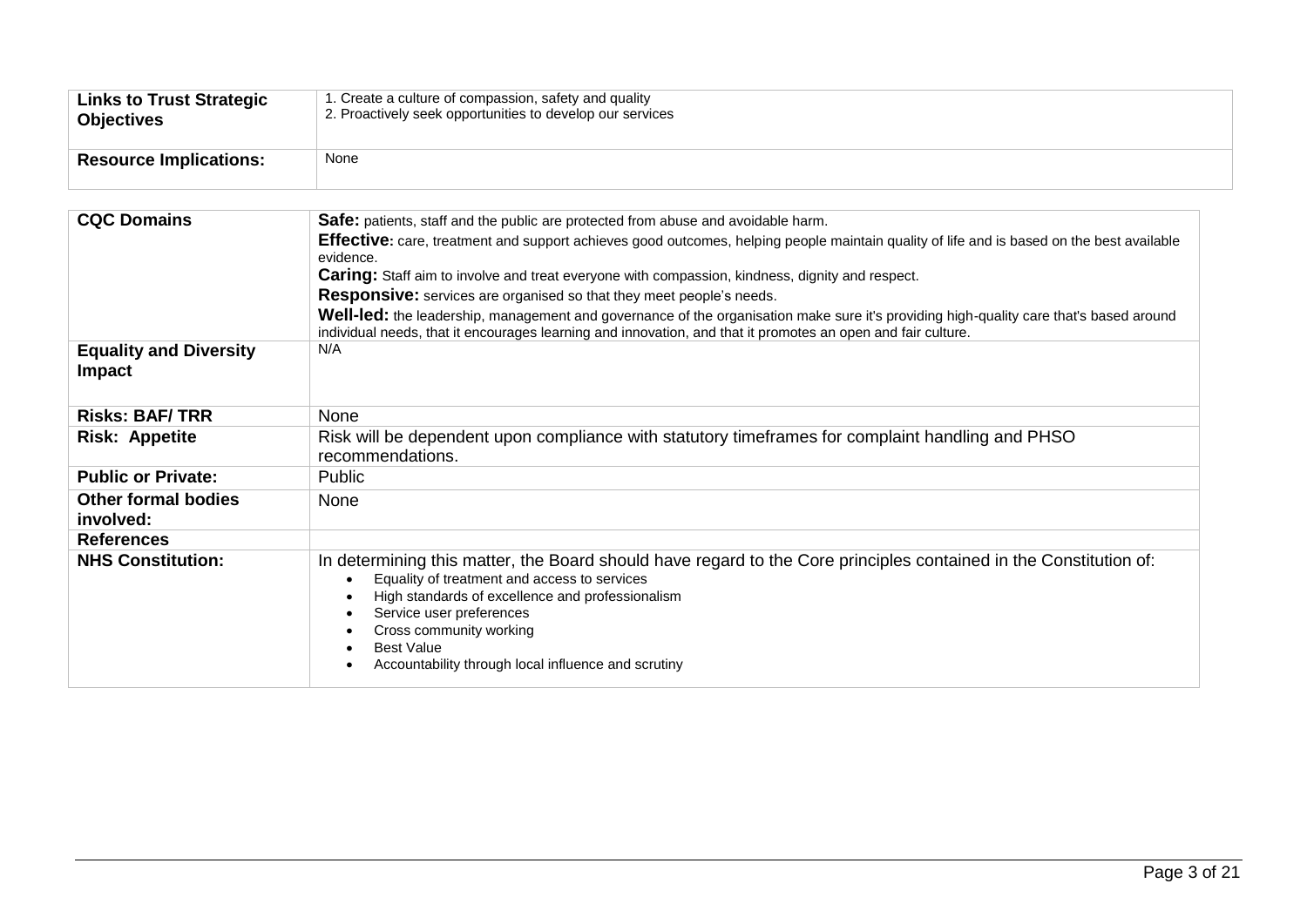#### **Report Details**

## 94 125 118 90  $\frac{103}{2}$  98  $103 \t114$   $125 \t118$   $100 \t106$   $98 \t103 \t100$ 100 106 119 2015/16 2016/17 2017/18 **Volume of Formal Complaints**

## <sup>1</sup> **Patient Experience Quarterly Report – Q3 2017/18**

#### **Formal Complaints' Management**

The Trust received 119 formal complaints in Q4 2017/18, compared to 100 in Q3 2017/18. This represents an overall increase of 19%.

In Q417/18, 102 complaints were closed compared to 98 in Q3 which is an increase of 4%.

It is noted that for Q4, Division 1 experienced a 24% increase and Division 2 experienced a 28% increase in the volume of complaints received. The remainder of complaints which fall under the Estates and Facilities and Corporate Directorates is minimal whereby only 1 complaint was received (Corporate) compared to 5 in Q3 2017/18.

The following chart summarises the numbers of complaints received quarter on quarter throughout the preceding 12 months. Further details of patient experience metrics can be found on appendix 1 dashboards.

The Patient Experience Department is monitoring daily how formal complaints and informal concerns are being managed, to ensure that any concerns which could be appropriately resolved quickly through an informal route are being managed informally.

Analysis of the complaints received by Directorate for Division 1 shows General Surgery (10) Obstetrics and Gynaecology (12) and Trauma and Orthopaedics (7) were the directorates where the greatest volume were received representing 57% of the total complaints received.

Obstetrics and Gynaecology received the most complaints (12) in this quarter with the themes of Clinical Care and General Care of the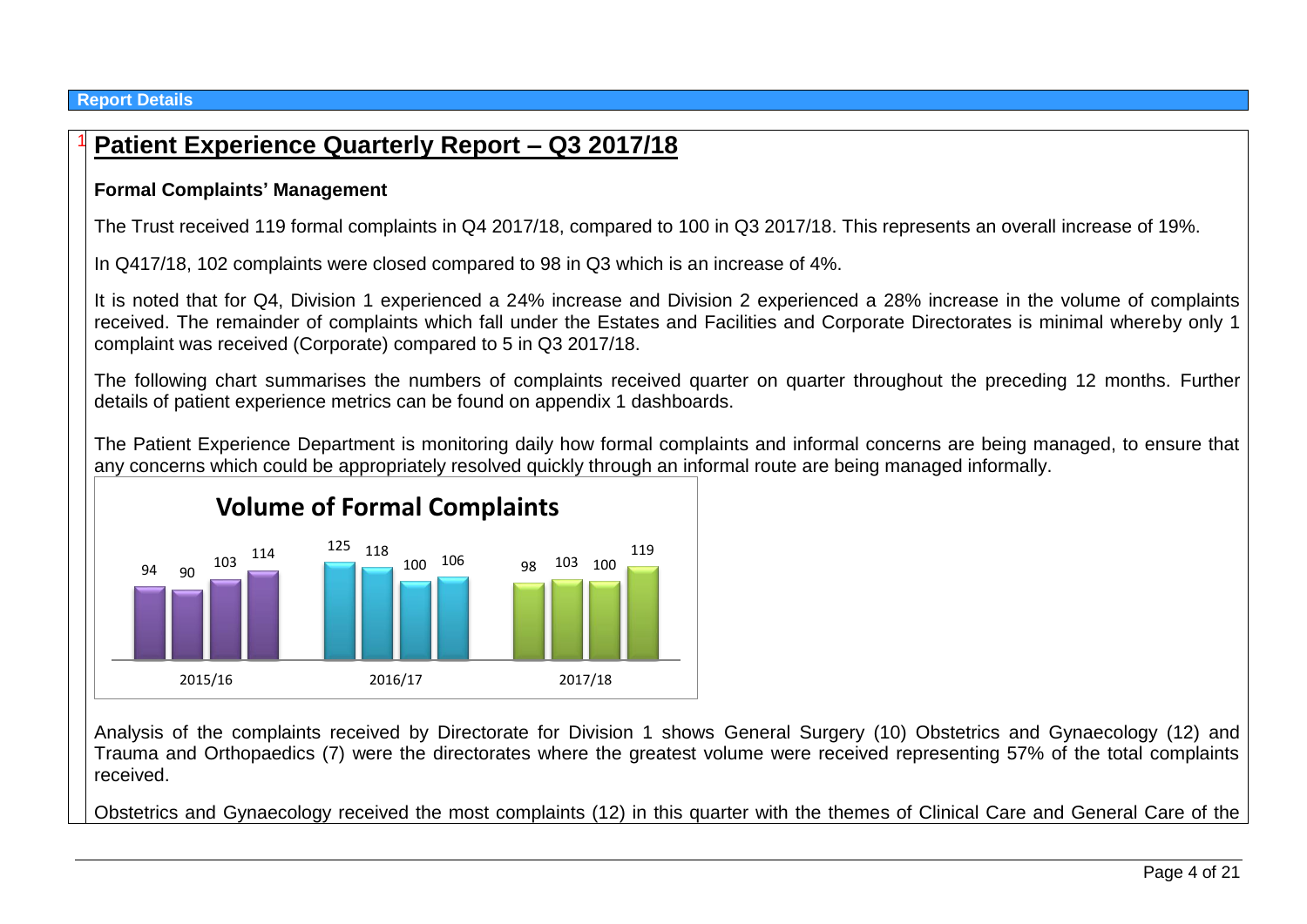Patient representing 58% and 42% respectively. Looking at the outcomes of these specific cases (10 cases closed) 8 were not upheld and 2 were partially upheld)

General surgery received the greatest volume (an increase of 50%) however upon looking at the themes, Clinical Treatment was the highest category where 6 cases where received. In terms of outcomes from the complaints closed, 5 cases were not upheld and the remaining case is still under investigation.

For Division 2, whilst many areas experienced increases in volume due to the divisional 28% increase overall, the notable increases were experienced by Community Adult Services, Respiratory and Acute Medicine. Pleasingly however, reductions were received for Elderly Medicine – a 50% reduction) and Oncology/Haematology (a 25% reduction). Accident and Emergency continue to be the directorate with the highest volume of complaints which represent 34% of the divisional total.

Division One closed 46 cases and Division Two closed 52, the remaining cases were aligned to Corporate and Estates and Facilities.

#### **Complaint response times**

Whilst the Complaint Regulations 2009 state that the timescales for complaint resolution are to be negotiated with the complainant, the Trust monitors its performance against its policy of 30 working days.

The investigating managers continue to make contact with complainants directly to renegotiate timescales for complaints where a delay is anticipated, and these are recorded on the online complaints monitoring system.

Complaint response times continue to be monitored for improvement and any Investigating Officer who breaches the agreed completion deadline is required to complete a breach report to the reasons why and present this to the Chief Nurse / Deputy Chief Executive at the Check and Challenge meeting, as introduced in August 2015. However as compliance remains consistent at 100% since September 2017 this has not been necessary.

In Q4 2017/18, from the 101 cases closed it can be noted that 100% of complaints were investigated and responded to within the organisational timeframe of 30 working days or consent to breach was agreed due to were extenuating circumstances or complexity. It is pleasing to note that this is consistent with the compliancy of 100% as experienced in Q3 2017/18.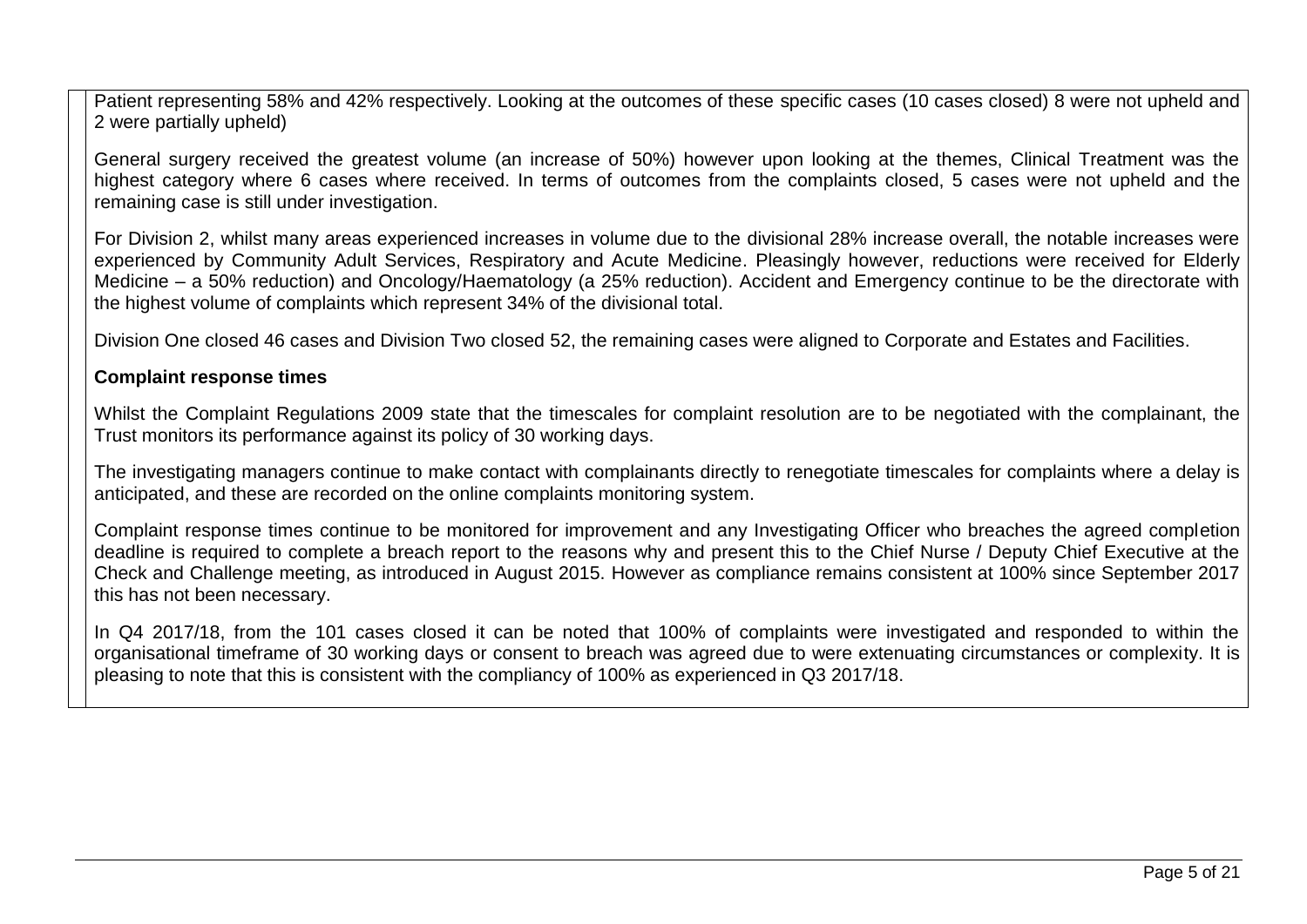

In terms of outcomes, it can be noted that 72% of complaints for Q4 were not upheld compared to 62% in Q3 2017/18, and the volume of cases partially upheld has also reduced and is now 21% compared to the previous quarter results of 29%. The amount which has been upheld is relatively low and represents 5% of the total of complaints received this quarter. This is a reduction from 9% shown in Q3 2017/18.

#### **Reopened complaints**

The Trust aims to ensure that a thorough investigation and response is sent to the complainant however there are instances where the complainant wishes for the complaint to be re-opened. It is disappointing whenever a patient or their representative feels the complaint response has not addressed their concerns. There is a need to differentiate between a complainant who is dissatisfied with the investigation and response, or wishes their complaint to be re-opened due to raising new issues or questions, as a result of our initial response.

During Q4 2017/18, 12 formal complaints were re-opened (representing 10% of the total of complaints received) in comparison to 21 cases (21%) in Q3 2017/18. Issues relate to general care of patient, patient discharge and diagnosis. Complainants all raised further questions following receipt of the final response asked for more clarity through lack of understanding. The Patient Experience Team Manager is currently assessing each request for the appropriateness of re-opening. This change in complaint handling is reflected in the Complaint Policy (OP08) amendment which was ratified in August 2017. In light of this increase there has been a series of complaint training addressing the appropriateness and thoroughness of the initial response.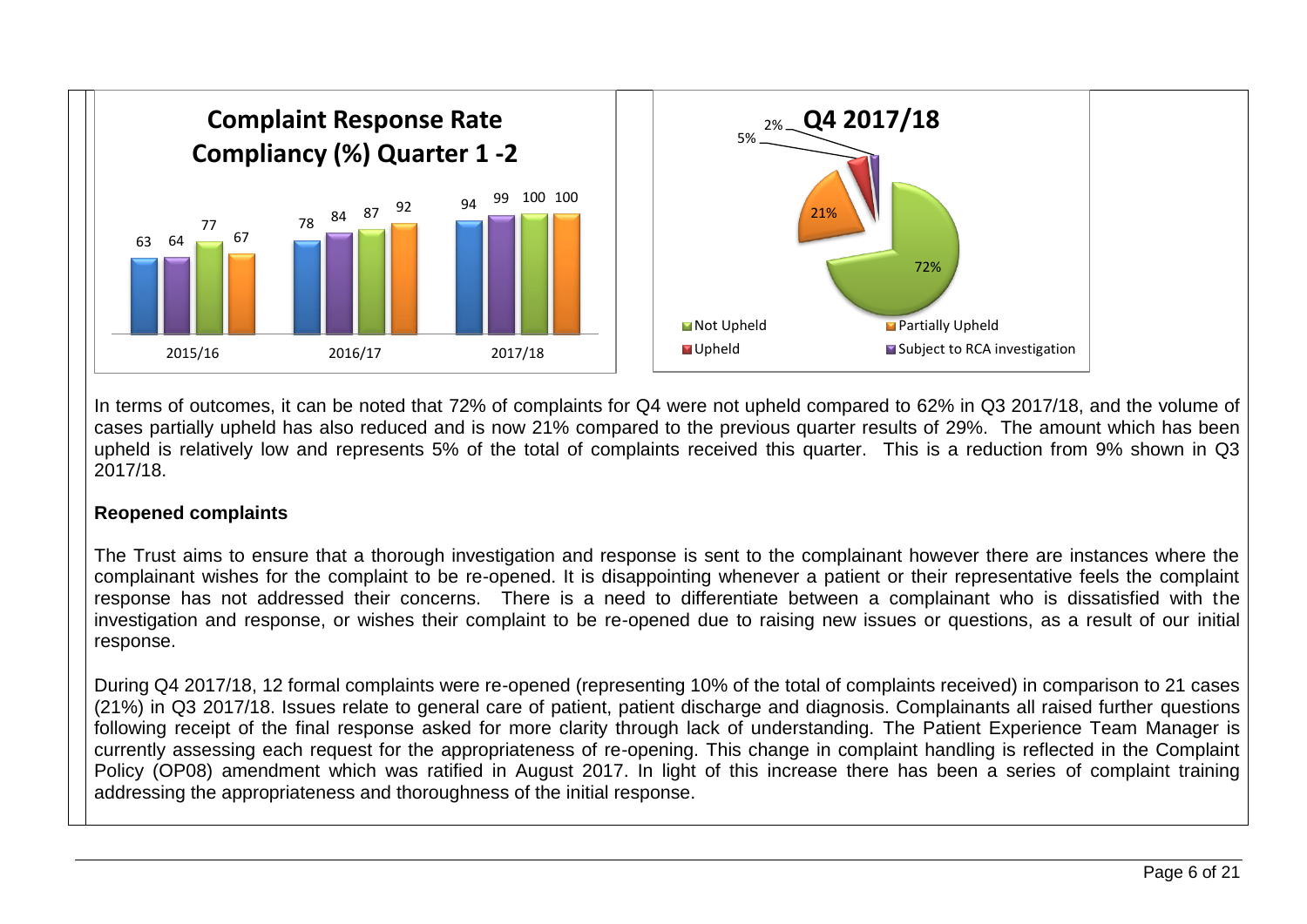Further analysis has been undertaken on these 12 re-opened cases and it should be noted that all have now been closed and the outcomes are as follows: Partially Upheld – 4, Not upheld – 8 and none were fully upheld. None of the outcomes, having revisited these complaints, have changed following a review of the initial investigation and response.

Complaints are reopened if a complainant does not think that their complaint has been responded to in full, or to their satisfaction.



### **Serious Complaint (red and amber) Investigation Outcomes**

Three cases have been graded Amber this quarter.

There have been 3 cases graded amber in this quarter, in comparison to 1 in Q3 2017/18. All three are still under investigation. There were no complaints graded red for this reporting period.

| <b>Q4 Amber Complaints by</b><br><b>Directorate and Division</b> | DIV <sub>1</sub> | DIV <sub>2</sub> | Total |
|------------------------------------------------------------------|------------------|------------------|-------|
| <b>Oncology / Haematology</b>                                    |                  |                  |       |
| <b>General Surgery</b>                                           |                  |                  |       |
| Totals:                                                          |                  |                  |       |

#### Key:

- Amber rating = A complaint involving substantiated lack of care/attitudinal issues/potential for litigation/settlement less than £50K.
- Red rating = Multiple substantiated complaints. Attract media publicity. External inquiry likely if substantiated and has the potential for litigation in excess of £100k. A Never Event or serious incident resulting in major or serious enduring harm.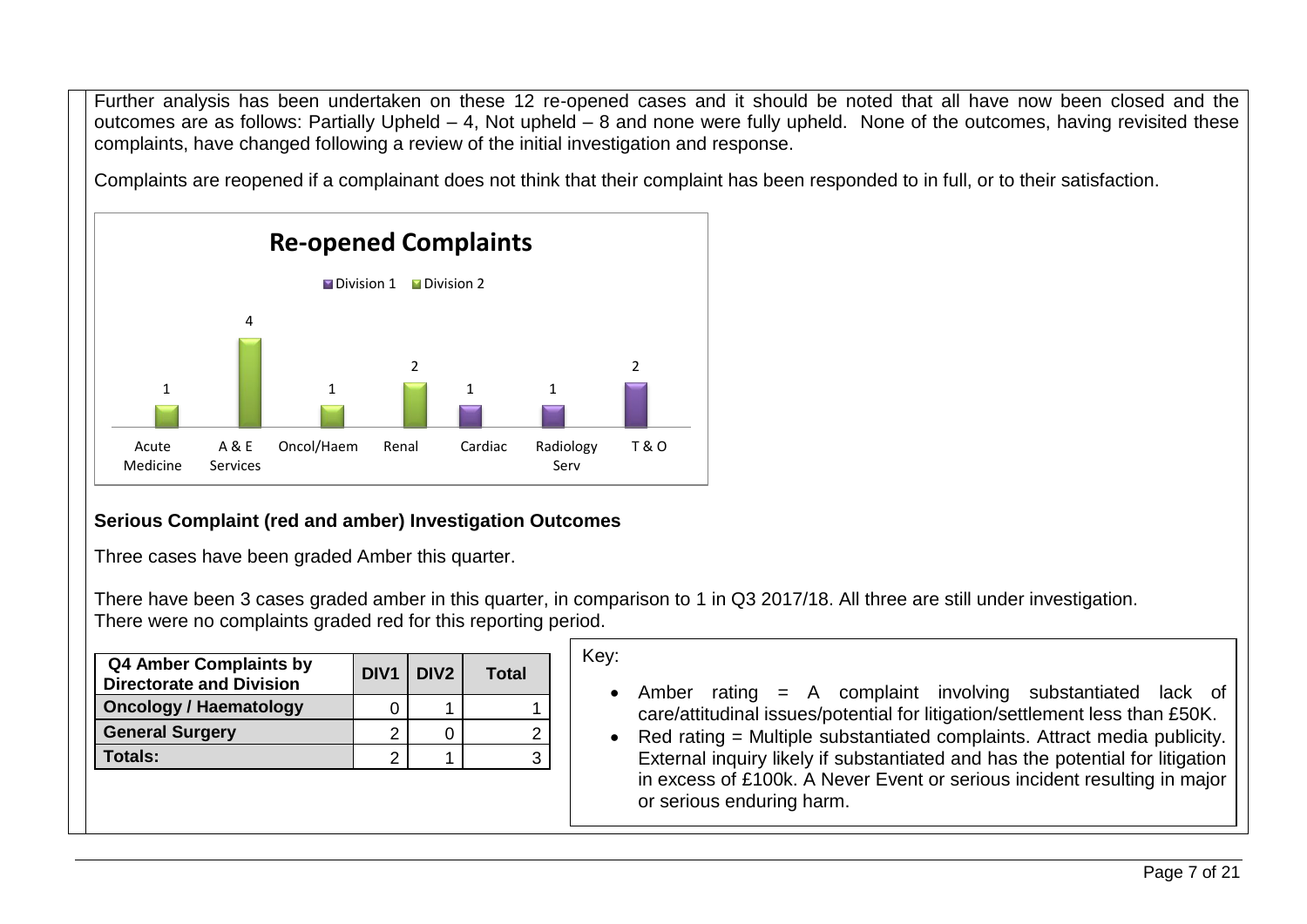Complaints are graded on receipt according to likelihood and consequence and grading is undertaken on the basis of the content of the complaint prior to investigation by Directorates and is based on the Trust's Risk matrix. In line with Trust policy, Directorates re-grade complaints where appropriate once issues have been explored.

#### **Parliamentary Health Service Ombudsman (PHSO) Investigations**

This quarter there was 3 cases which were referred by the PHSO for consideration which is one additional case that the previous quarter. These relate to Division 1 – General Surgery and T & O and Division 2 – ED. The number of complaints which are considered for an investigation by the PHSO (3 cases), represents 2.5% of the total complaints received.

In terms of outcomes from investigations undertaken and completed, there were 3 complaints which were closed in this period of which 2 were partly upheld (Respiratory/AMU and Head and Neck. A further case was closed by the PHSO as case dismissed. For the two cases, financial remedy was recommended for one at a total cost to the Trust of £350 (Head and Neck) and recommendations for the other related to actions and auditing (Respiratory/AMU). There have only been 4 cases partly upheld, and non-fully upheld for the whole of the financial year 2017/18.

#### **Yearly report on Safeguarding Complaints Management 2017-18**

Prior to April 2017 all complaints received by the MASH (Multi-Agency Safeguarding Hub) team or submitted directly to the Trusts Safeguarding team, which did not meet the requirements of Section 42 (immediate safeguarding investigation), were dealt with outside of the complaints management process and an investigation was undertaken.

Following a further review of the Complaints Management Policy OP08 any complaints which do not meet the requirements of Section 42 Safeguarding are now managed through the Trusts formal complaints process. This was to ensure continuity of investigation management, to monitor and triangulate trends and themes, evidence of joint partnership working, and to have assurance Trustwide of lessons learned. This became effective from 1<sup>st</sup> April 2017.

During this reporting period the Trust received 31 complaints which did not meet the safeguarding criteria in comparison to 411 received overall. This represents 8% of all complaints received in 2017/18.

Quarter on quarter comparisons have shown the volume of cases remain pretty consistent across the quarters with a marginal increase experienced in Q3 2017/18.

In terms of the themes, 16 of the 31 cases related to General Care of Patient although a deep dive of these indicate that the reasons for the safeguarding referral were specifically around the receiving care homes not made aware that the patient had pressure sores. Some of those concerns were made by community nurses upon visits to the patients in the care homes or by care home managers themselves.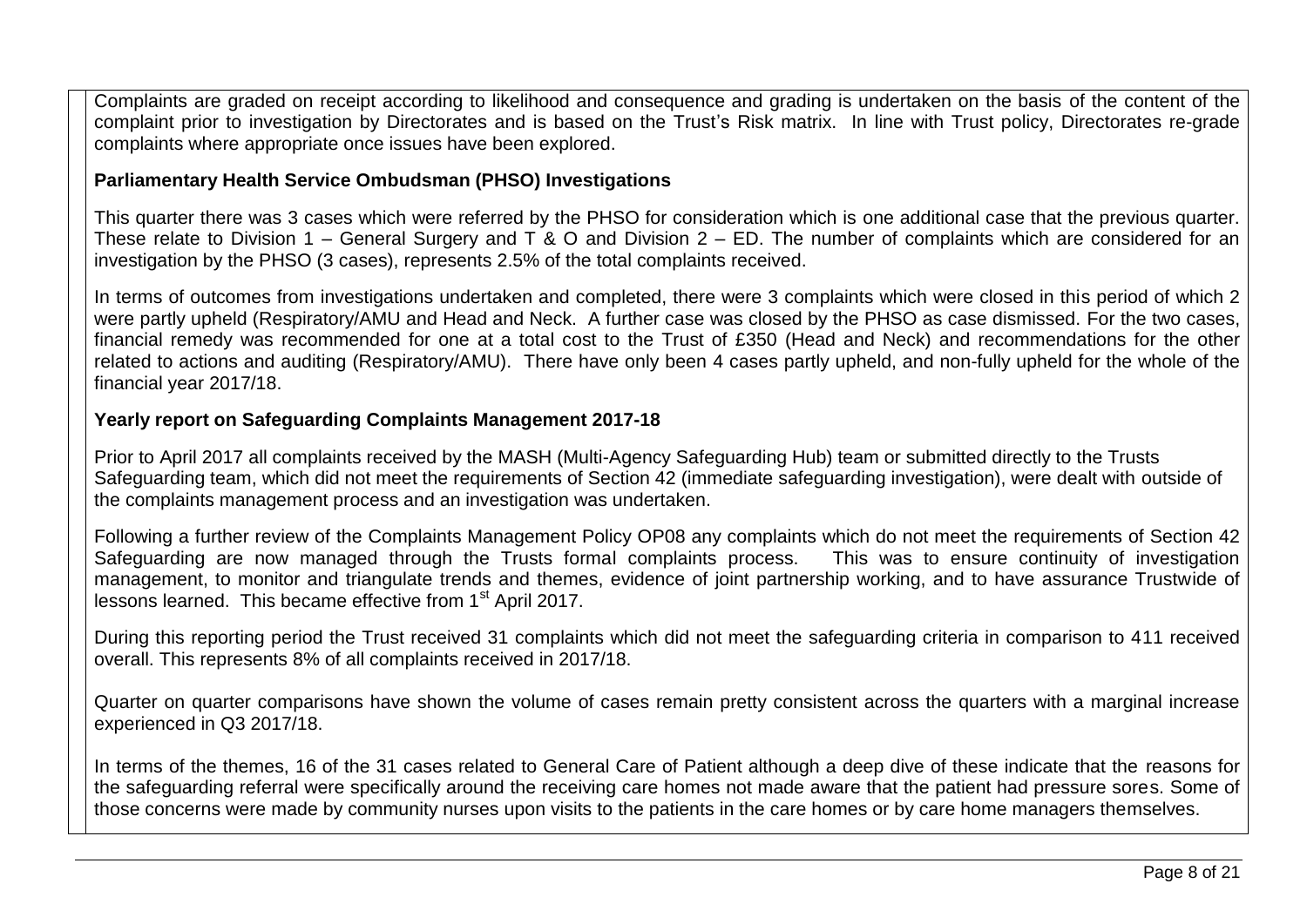The second highest categories for these concerns were around patient discharge. The reasons for the referrals were around discharge arrangements and the possible unsuitability of discharge because of pressure injuries.

Pleasingly it is noted that 27 out of the 31 cases investigated resulted in an outcome of 'not upheld'. For those cases which were 'partially upheld' these tend to be lack of clarity of information giving upon discharge, and the need for improved communication with nursing staff and relatives.

A review of the lessons learned recorded on Datix showed that for all of the three areas which were partially upheld have identified contributory factor again was a poor level of communication and information between patients and staff. This is historically one of the top categories for dissatisfaction.

From the 30 cases investigated and closed (1 case remains open and is subject to an RCA investigation) 26 were completed within the organisational timeframe of 30 working days. The remaining 4 took longer than 30 days; however all had gained consent to breach. The longest response rate (47 working days) was attributed to the Emergency Department.

Whilst it is apparent that a high proportion of these complaints were not upheld, there is clearly a need to consider the reasons why other professionals have made these referrals and whether Trust processes/practices have resulted in the need for the referral to be made.

The patient experience team will meet with the Safeguarding team to discuss where there may be a need to consider bespoke training in these nursing homes or with specific staff in the hope to increase awareness. The patient experience team will also contact the wards where the greatest volumes of referrals were received in order to establish whether any changes to information giving may be necessary. Further focus regards discharge communication is also addressed as part of the inpatient survey results action plan. A dashboard showing relevant data in respect of these safeguarding complaints is shown at appendix 2.

#### **Learning from Complaints**

Each quarter a summary of all actions is provided to the divisional management teams in order to assist in promoting an ethos of reflection and learning Trust wide and to ensure that accountability at Divisional level is customary.

Continuous analysis of patient experience data has contributed to the development of a series of improvement programmes that tackle key trends and issues of concern.

Following consultation with nursing clinicians, all complaint action plans have been amended to mirror those used for RCA's. This will provide consistency of monitoring and record keeping across various work streams.

Particular Actions include: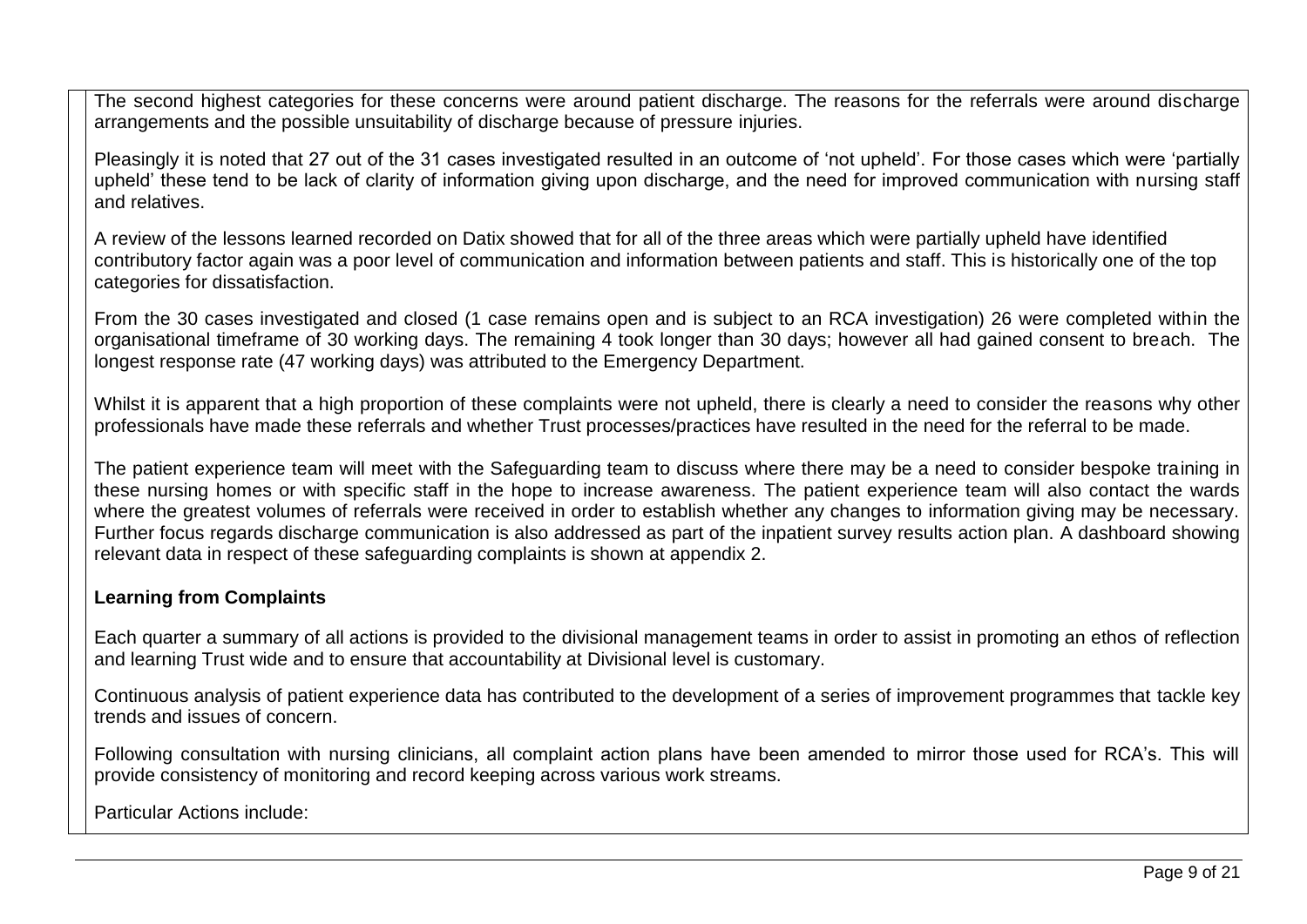- **Obs and Gynae:** 1. To ensure all ward midwives are familiar with the bladder care guideline and raise awareness on the safety brief, to ensure ward staff are informed of concerns regarding breastfeeding during next departmental meeting, ensure all nursing staff are aware of the importance of measuring urine passed after the removal of a catheter and ensure treatment sheets are written in a timely manner to ensure drugs are not missed or delayed. To be raised at Junior Dr Teaching.
- **Radiology**: To reinforce that patients have the right if they wish to have a chaperone present during the examination, chaperone poster ( CP36 Appendix 1) to be displayed in waiting area, Inform patients/ relatives that this a teaching hospital and that students and trainees may complete examination with an opt out clause, poster to be displayed in waiting area, Signage confirming the occupancy of the ultrasound room to identify when room are in use and consideration to be given to installing signage confirming the occupancy of the ultrasound rooms

It has been discussed in the divisional governance management meetings of the need to ensure that learning from complaints and incidents is vital and a cohesive system should be adopted. A quarterly report detailing actions from complaints is presented to the group to assist with their monitoring.

#### **Patient Advice & Liaison Services (PALS)**

In Q4 315 PALS concerns were raised compared to 390 in Q3 2017/18 which shows a decrease of 19%. This can be attributed to the implementation of a PALS Standard Operating Procedure (SOP) which includes clarity around what is recorded as a PALS concern. Since this was implemented in Q2 there has been a reduction of 44%. This reduction could also be attributed to the implementation of a new telephony system within the PALS department which provides the patient automated options upon telephoning the PALS contact numbers.

| <b>Period</b> | <b>Contacts</b> | Period     | Contacts |
|---------------|-----------------|------------|----------|
| 2016/17 Q1    | 522             | 2017/18 Q1 | 549      |
| 2016/17 Q2    | 628             | 2017/18 Q2 | 562      |
| 2016/17 Q3    | 551             | 2017/18 Q3 | 390      |
| 2016/17 Q4    | 696             | 2017/18    | 315      |

PALS contact number by Quarter

#### **On-going action:**

The Patient Experience Team continues to monitor the volume of PALS concerns received in relation to the top three categories. These will be correlated against the formal complaints and FFT and highlighted to the respective divisions for remedial action to be taken. Any Trust wide learning identified will be brought to the attention of the governance department to be included in their Risky Business newsletter.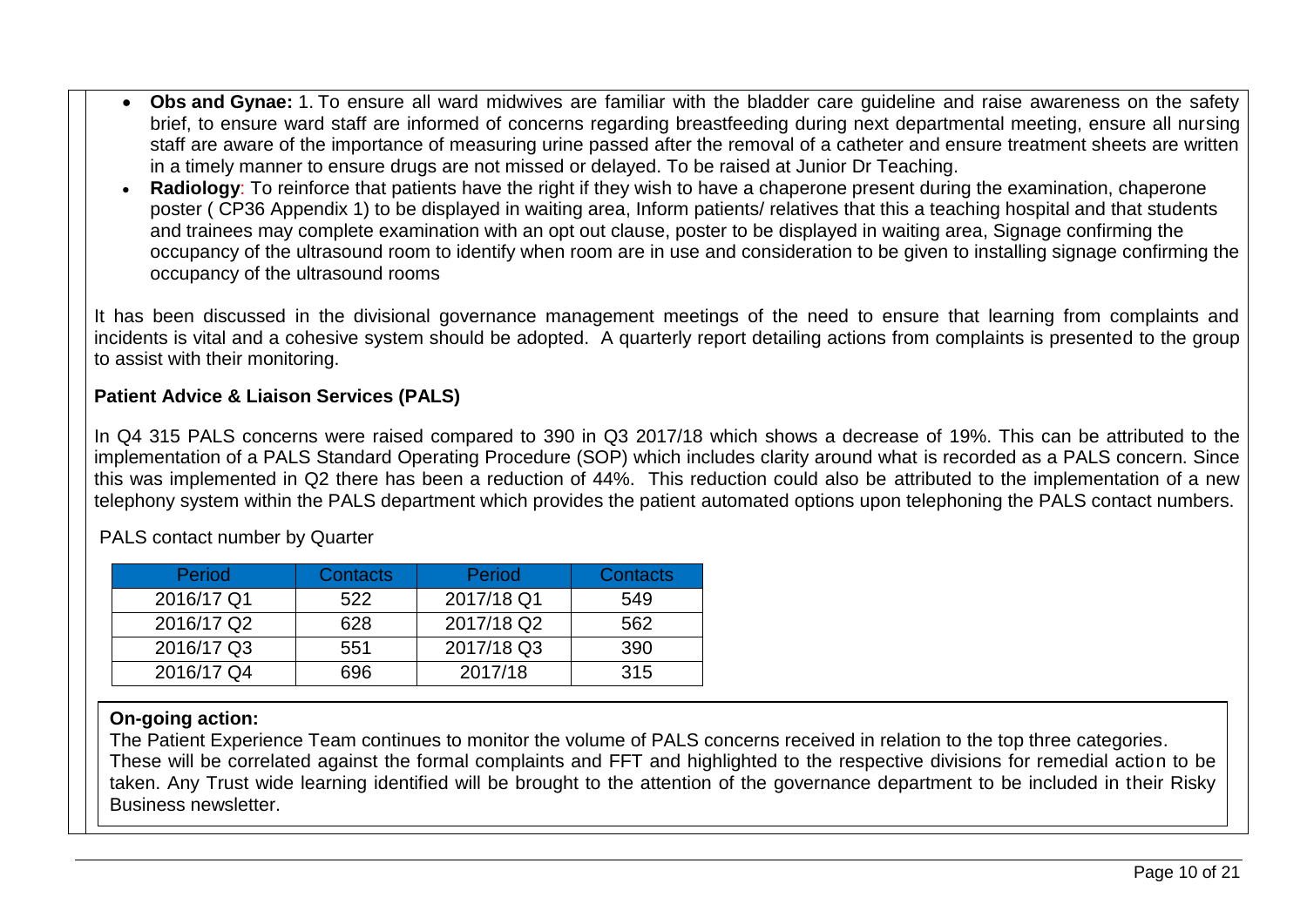The following graph depicts the themes in PALS enquiries for this quarter. Emerging themes are particularly relating to General Care of Patient (117) Delay (32). The concerns relating to Delay have seen a 55% reduction for Q4.

Most of the top categories have experienced a reduction in volume, the greatest being information where for a second consecutive quarter there has been a 70% reduction in volume. Only one category has experienced an increase in volume General Care of Patient (44%) although the numbers are still relatively low compared to the overall volume of PALS concerns received.



#### **Website and Social Media Feedback - NHS Choices & Patient Opinions**

As well as the formal feedback methods on offer, visitors to the Trust also comment about their experience using popular web and social media sites. Patient and carers can exercise the option of leaving details of their experiences / views about the providers of healthcare services they have recently used on websites such as NHS Choices and Patient Opinions.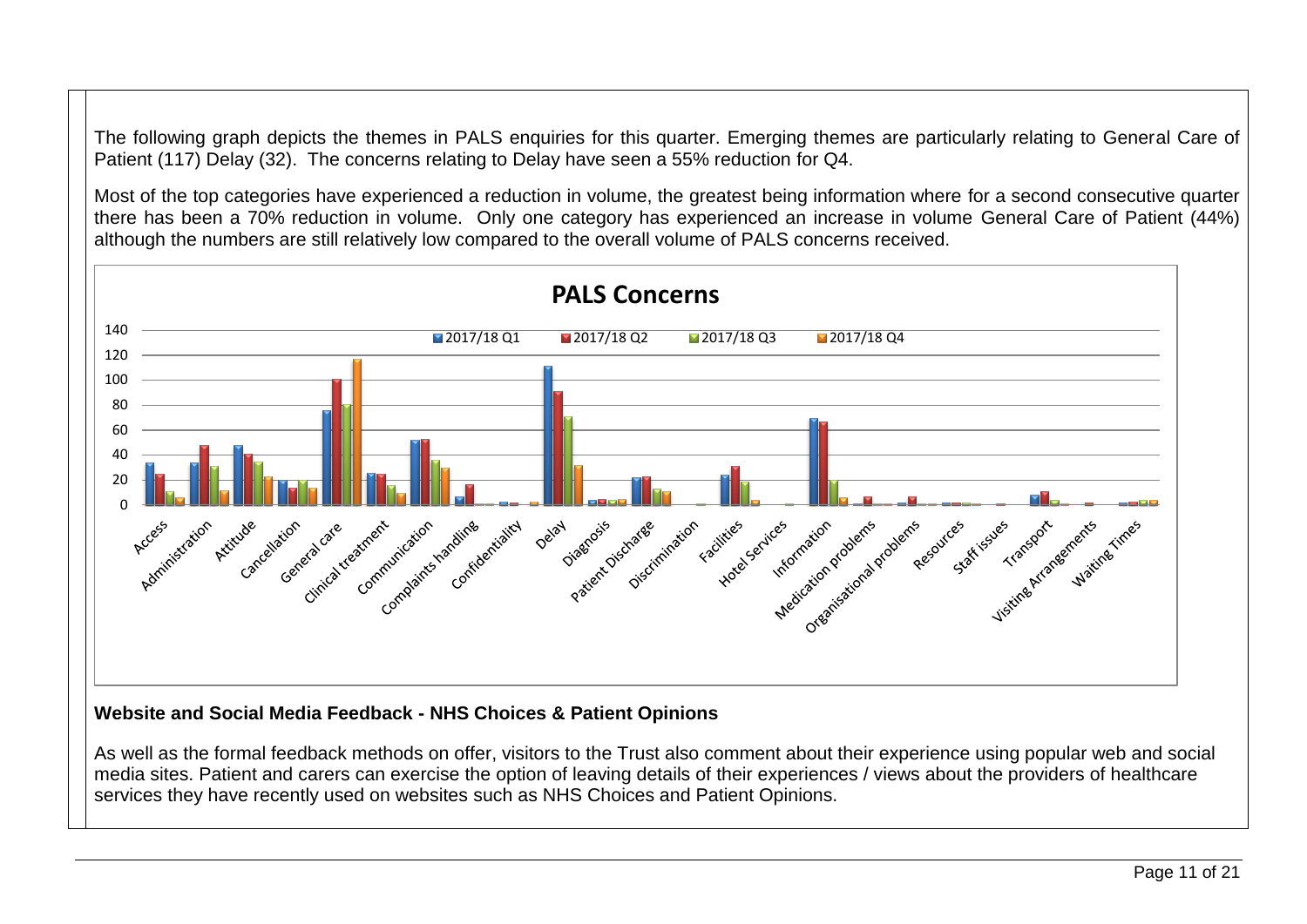The following chart summarises the comments left during the last three months. There continues to be a greater volume of positive comments (57) compared to negative comments (22). The volume of feedback through these social media platforms has decreased this quarter for both positive and negative comments.

Such comments are triangulated alongside the themes for complaints and PALS and shared with Directorates (where possible). Service users and/or their carers who leave negative comments are encouraged to speak to senior management from the Patient Experience team in an attempt to help resolve any issues and prevent, where possible, escalation through formal processes.

Positive comments are also shared with the Directorates and to individuals named as an opportunity to reinforce much of the good work undertaken within the Trust.







The Friends and Family Test (FFT) is a tool based on the commercial Net Promoter Score Test and is a tool used for providing a simple, headline metric, which when combined with a follow up question and triangulated with other forms of feedback, can be used across services to drive a culture of change and of recognising and sharing good practice. The overall aim of the process is to identify ways of improving the quality of care and experience of the patients and carers using NHS services in England.

FFT is a simple, single question survey which asks patients to what extent they would recommend the service they have received at a hospital department to family or friends who need similar treatment. All data collected is used to calculate a score (the Net Promoter Score).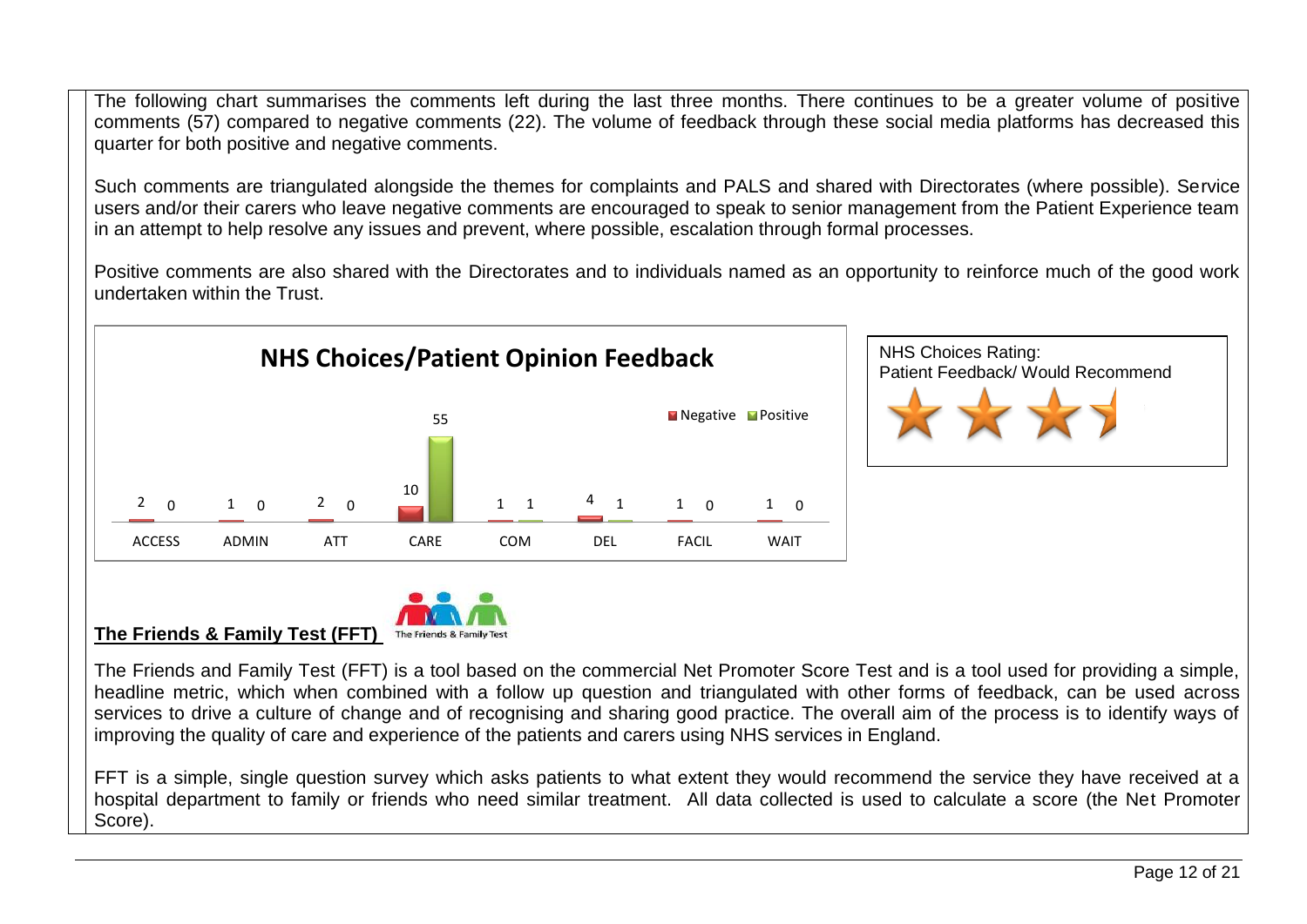Scoring ranges from extremely likely to extremely unlikely. Based on the response, respondents fall into one of three categories: a) detractors, b) promoters or c) passives. To calculate the NET Promoter Score, the percentage of detractors is subtracted from the percentage of promoter respondents.

Within the trust, the FFT survey is currently live within the following areas:

- ED
- Inpatients
- Maternity
- Outpatients
- Day Case
- Community Services

Arrangements have been put into place to ensure that the FFT is inclusive for Children and Young People in an electronic and paper format.

The latest information for this quarter, (i.e. March 2018) currently available for each of the above areas, is given on the dashboards given at Appendix 1. The current Trust level of performance is as follows:

#### **Trust Overview**

|                               | January 2018   |               |                | February 2018 |                | <b>March 2018</b> |
|-------------------------------|----------------|---------------|----------------|---------------|----------------|-------------------|
|                               | <b>Numbers</b> | $\frac{9}{6}$ | <b>Numbers</b> | $\frac{9}{6}$ | <b>Numbers</b> | $\%$              |
| <b>Trust Response</b><br>Rate |                | 19%           |                | 19%           |                | 19%               |
| Would<br>Recommend            | 11358          | 92%           | 9897           | 92%           | 9843           | 91%               |
| <b>Would Not</b><br>Recommend | 442            | 4%            | 387            | 4%            | 490            | 5%                |

\* ED, IP, OP, Day Case & Birth Combined – remaining % neither Recommend nor not Recommend

The Trust is no longer promoting paper surveys with the exception of a few designated areas for inclusivity, to ensure that wherever possible the surveys are undertaken electronically by SMS, IVM and online. This will provide a greater level of confidence in governance.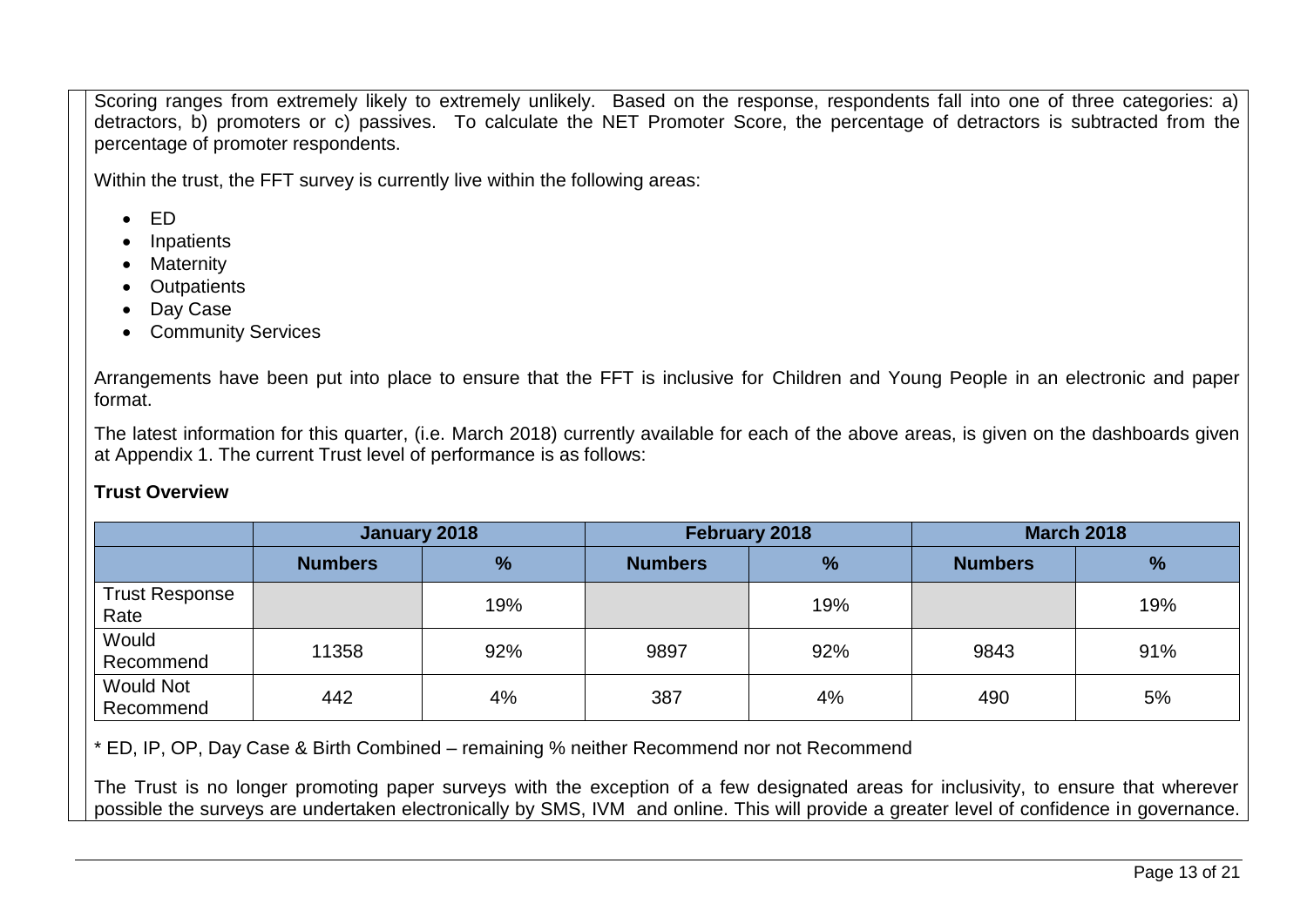The Trust's approach to FFT implementation has been considered to ensure that the provision is as effective as it can be and with a focus on concentrating resources where the greatest improvements can be made in both the response rate and recommend rate for all other areas.

Between January and March 2018, 1963 inpatients, 5169 ED patients, 447 maternity services patients, 25338 outpatients, 2417 Day Case and 1020 community patients from the Trust completed the FFT survey, giving a total of 36354 responses this quarter. Q4 has seen an increase in response rates of over 23%. Overall the Trust has a recommend rate of 91% and a response rate of 19%.

The overall picture of FFT recommendation and response rates (March 2018) are shown by Divisional and Ward level on the attached dashboards, however some notable points from February 2018 (as reported to NHS England) reports show that:

- Emergency Services which includes the ED Department and the Phoenix Centre show an overall response rate of 13.0% compared to a national average of 11.6%, the recommendation rate however is slightly less than average of 85% at 82%.
- Inpatient and Day case response rate is currently 28% which is higher than the national average of 23.9% and the recommendation rate is 91% which is lower than the national average of 96%
- Maternity services for both Birth and Postnatal show a recommendation rate which is above national average.

The Trust is now gathering information from the Family and Friends Test specifically for Paediatric Services. In addition to analyse FFT data to highlight the ratings received from patients to see if their experience is affected by the day of their admission.

Each month the reports in relation to FFT are analysed and where appropriate, the lowest five performing areas for response and recommendation rate are targeted with direct work for improvement. Amendments have been made for the surveys for children and young people to ensure surveys are age appropriate and additional materials have been ordered.

The following charts details the trust performance against the recommendation and response rates (where available) for the main key indicators. Considering the data taken from the NHS England website for March 2018, regionally the Trust overall compares as follows: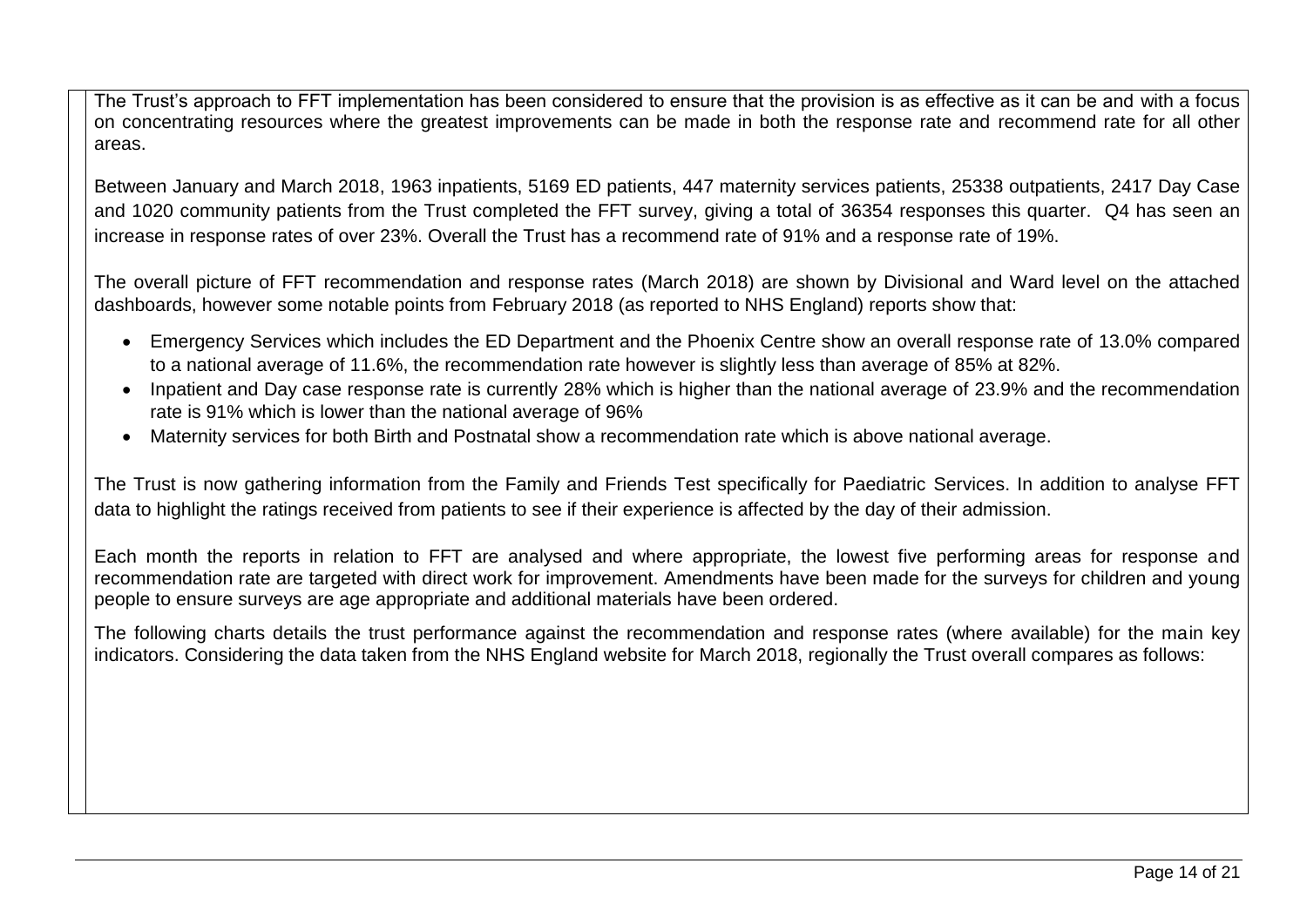|                                                                    | <b>ED</b>        |                                |                  | Inpatient                      | Outpatient         | <b>Community</b>               |                                |                                | <b>Maternity</b>               |                                |
|--------------------------------------------------------------------|------------------|--------------------------------|------------------|--------------------------------|--------------------|--------------------------------|--------------------------------|--------------------------------|--------------------------------|--------------------------------|
|                                                                    |                  |                                |                  |                                |                    |                                | Antenatal                      | <b>Birth</b>                   | Postnatal                      | Postnatal<br>Comm              |
| <b>Trust Name</b>                                                  | Response<br>Rate | <b>Recommen</b><br>dation Rate | Response<br>Rate | <b>Recommen</b><br>dation Rate | Recommen<br>dation | <b>Recommen</b><br>dation Rate | <b>Recommen</b><br>dation Rate | <b>Recommen</b><br>dation Rate | <b>Recommen</b><br>dation Rate | <b>Recommen</b><br>dation Rate |
| <b>England National Average</b>                                    | 11.6             | 85                             | 23.9             | 96                             | 94                 | 96                             | 97                             | 97                             | 95                             | 98                             |
| The Royal Wolverhampton NHS Trust                                  | 13               | 82                             | 28               | 91                             | 94                 | 91                             | ---                            | 99                             | 98                             | ---                            |
| Birmingham Women's and Children's<br><b>NHS</b> foundation trust   | 2.9              | 95                             | 28.6             | 99                             | 97                 | $---$                          | 100                            | 100                            | 100                            | 97                             |
| George Eliot Hospital NHS Trust                                    | 26.7             | 84                             | 20.5             | 96                             | 98                 | $---$                          | 96                             | 93                             | 94                             | 100                            |
| Heart of England NHS Foundation<br><b>Trust</b>                    | 14.7             | 79                             | 21.7             | 93                             | 92                 | 99                             | 83                             | 86                             | 98                             | $---$                          |
| Sandwell and West Birmingham<br><b>Hospitals NHS Trust</b>         | 6.7              | 77                             | 9.1              | 86                             | 88                 | $---$                          | $---$                          | 97                             | 97                             | $---$                          |
| South Warwickshire NHS Foundation<br><b>Trust</b>                  | 6.5              | 95                             | 21.3             | 96                             | 92                 | 98                             | 100                            | 100                            | 96                             | 100                            |
| The Dudley Group NHS Foundation<br><b>Trust</b>                    | 22.6             | 76                             | 34.5             | 95                             | 89                 | 97                             | 96                             | 99                             | 100                            | 100                            |
| University Hospitals Coventry and<br><b>Warwickshire NHS Trust</b> | 11.9             | 77                             | 21.9             | 92                             | 92                 | 92                             | 98                             | 99                             | 92                             | 98                             |
| <b>Walsall Healthcare NHS Trust</b>                                | 8.0              | 79                             | 41.6             | 97                             | 91                 | 99                             | $---$                          | 100                            | 100                            | 100                            |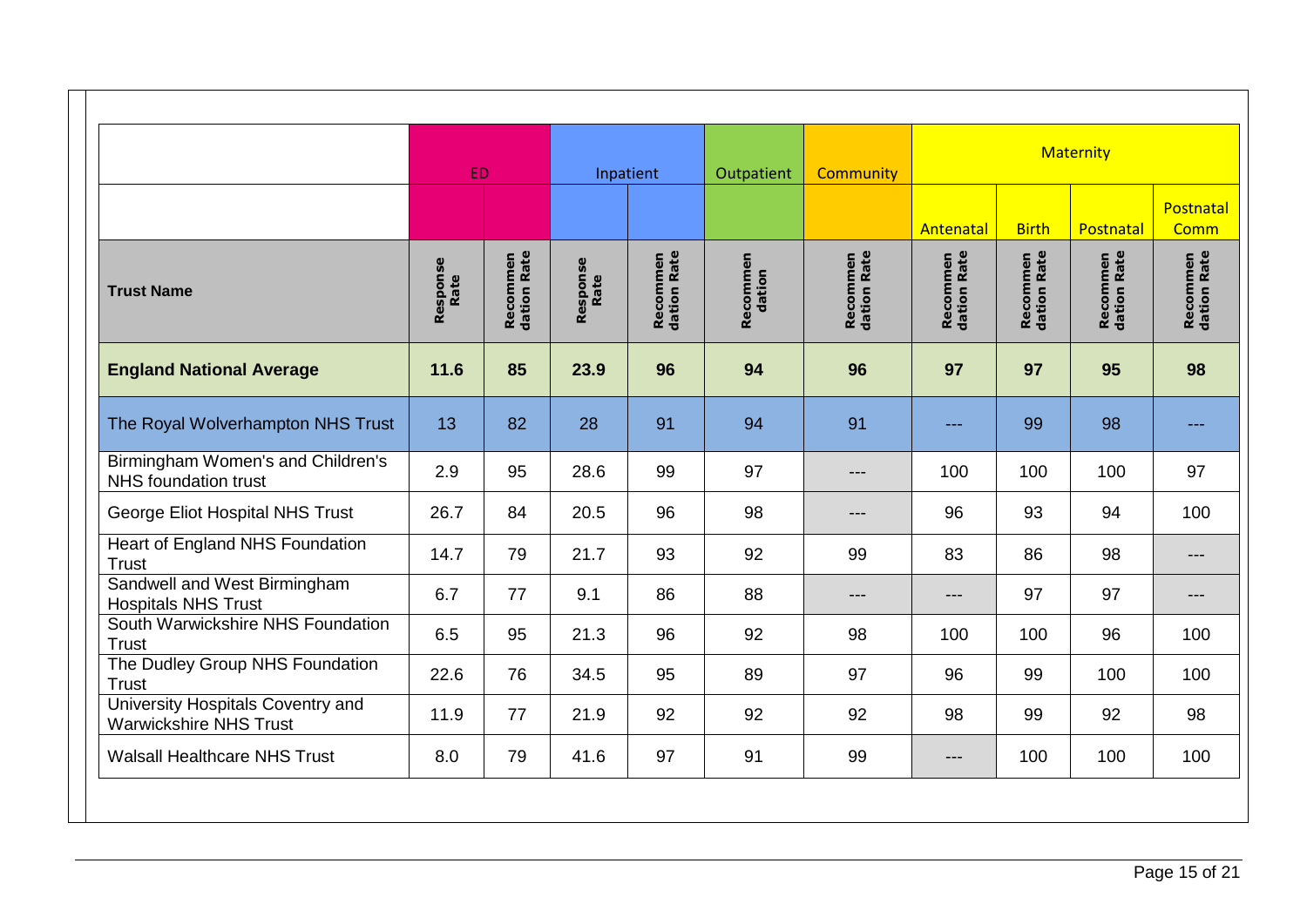### **Paediatric Friends & Family Test**

The Trust now collects monthly data on the Friends and Family Test for paediatric services. A copy of the report for March 2018 is shown at Appendix 3.

Whilst there are still some gaps in receiving data and the response rate is relatively low at 12%, where responses have been received, the recommendation rate is 100%. We do not report nationally separate results for paediatric services however to be able to identify and analyse the results allows us to better understand the views of our younger patients.

## **7 Day Services**

| Rating                   | Monday         | Tuesday | Wednesday | Thursday       | Friday         | Saturday       | Sunday         |
|--------------------------|----------------|---------|-----------|----------------|----------------|----------------|----------------|
| 1                        | 72             | 79      | 73        | 80             | 74             | 23             | 22             |
| $\overline{2}$           | 17             | 21      | 17        | 16             | 13             | 8              | $\overline{7}$ |
| 3                        | 3              | 3       | 3         | 1              | 3              | $\overline{2}$ | 3              |
| $\overline{4}$           | 4              | 3       | 3         | $\overline{2}$ | 1              | $\overline{2}$ | 1              |
| 5                        | 3              | 1       | 6         | 6              | $\overline{2}$ | 1              | 1              |
| $6\phantom{1}$           | 0              | 4       | 1         | 1              | 3              | $\overline{0}$ | 1              |
| Total                    | 99             | 111     | 103       | 106            | 96             | 36             | 35             |
|                          |                |         |           |                |                |                |                |
| Recommends               | 89             | 100     | 90        | 96             | 87             | 31             | 29             |
| $\%$                     | 90%            | 90%     | 87%       | 91%            | 91%            | 86%            | 83%            |
| <b>Non</b><br>Recommends | $\overline{7}$ | 4       | 9         | 8              | 3              | 3              | $\overline{2}$ |
| $\%$                     | 7%             | 4%      | 9%        | 8%             | 3%             | 8%             | 6%             |
|                          |                |         |           |                |                |                |                |
| $\mathbf{1}$             | 73%            | 71%     | 71%       | 75%            | 77%            | 64%            | 63%            |
| $\overline{2}$           | 17%            | 19%     | 17%       | 15%            | 14%            | 22%            | 20%            |
| 3                        | 3%             | 3%      | 3%        | 1%             | 3%             | 6%             | 9%             |
| $\overline{4}$           | 4%             | 3%      | 3%        | 2%             | 1%             | 6%             | 3%             |

# **Insights**

- Patients admitted on a Thursday had a higher percentage of 'Extremely Likely' ratings than any other day in the week.
- Wednesday and Thursday had the Highest 'Extremely Unlikely' percentage throughout the week.
- Overall recommends (percentage) is highest on Thursday and Friday.
- Wednesday had the Highest Non Recommend percentage throughout the week.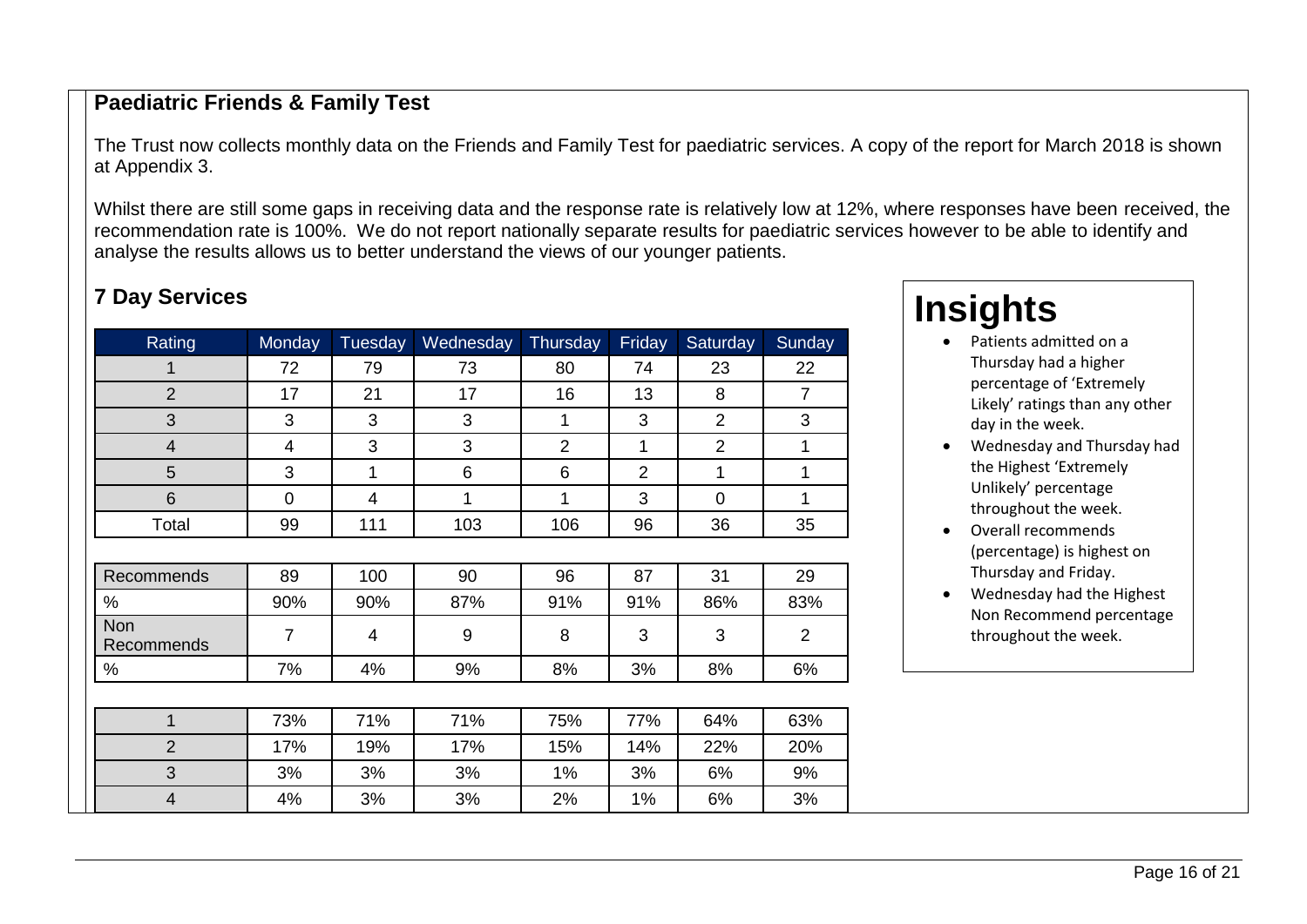|  | 3% | 1% | 6% | 6% | 2% | 3% | 3% |
|--|----|----|----|----|----|----|----|
|  | 0% | 4% | 1% | 1% | 3% | 0% | 3% |

As Wednesday admittance was the greatest percentage of 'unlikely' to recommend this service to their friends and family , upon further analysis it can be noted that for the month of March 2018, there were 803 patient discharges in total, of which 277 were released on a Wednesday, 248 of those being the same day of admittance. 217 of these were for non-elective surgery, with the remaining being for elective surgery (13) and maternity provision (42). The directorates where the greatest volume of dissatisfaction from these 217 were Paediatrics (58), General Medicine (45) and A &E (43).

Further work is needed to understand why these patients and/or their representatives feel dissatisfied and appropriate action plans compiled to address areas for possible improvement.

#### **Volunteer and Engagement Services**

We have recently increased our engagement with local community and training providers in order to source volunteers to provide support in our priority areas.

#### **Wolverhampton University students**

We piloted a programme with the University of Wolverhampton offering students a 30 hour placement with us to provide patient activities and ward support either at New Cross Hospital, West Park Hospital, or Cannock Chase Hospital. We chose the duration of a 30 hour placement as we have found from experience that University students find it difficult to commit to long term placements. The students who came forward for the project were signposted to us from the 'Volunteering Central' office in the University and were either health, or Psychology students. During the pilot, 8 students were signposted to us. From these 6 then felt that they could not commit and we received support from 2 students who completed the 30 hour placements at New Cross Hospital.

We wish to try this approach again with the University students and will invite students again to participate in the 30 hour ward placements.

#### **Nova Training**

We have also successfully worked with Nova training to be provided with students on hairdressing courses, to provide voluntary hairdressing services to patients in elderly care wards. To date we have had one student successfully complete a placement on ward A7, and a second student hopefully to start soon.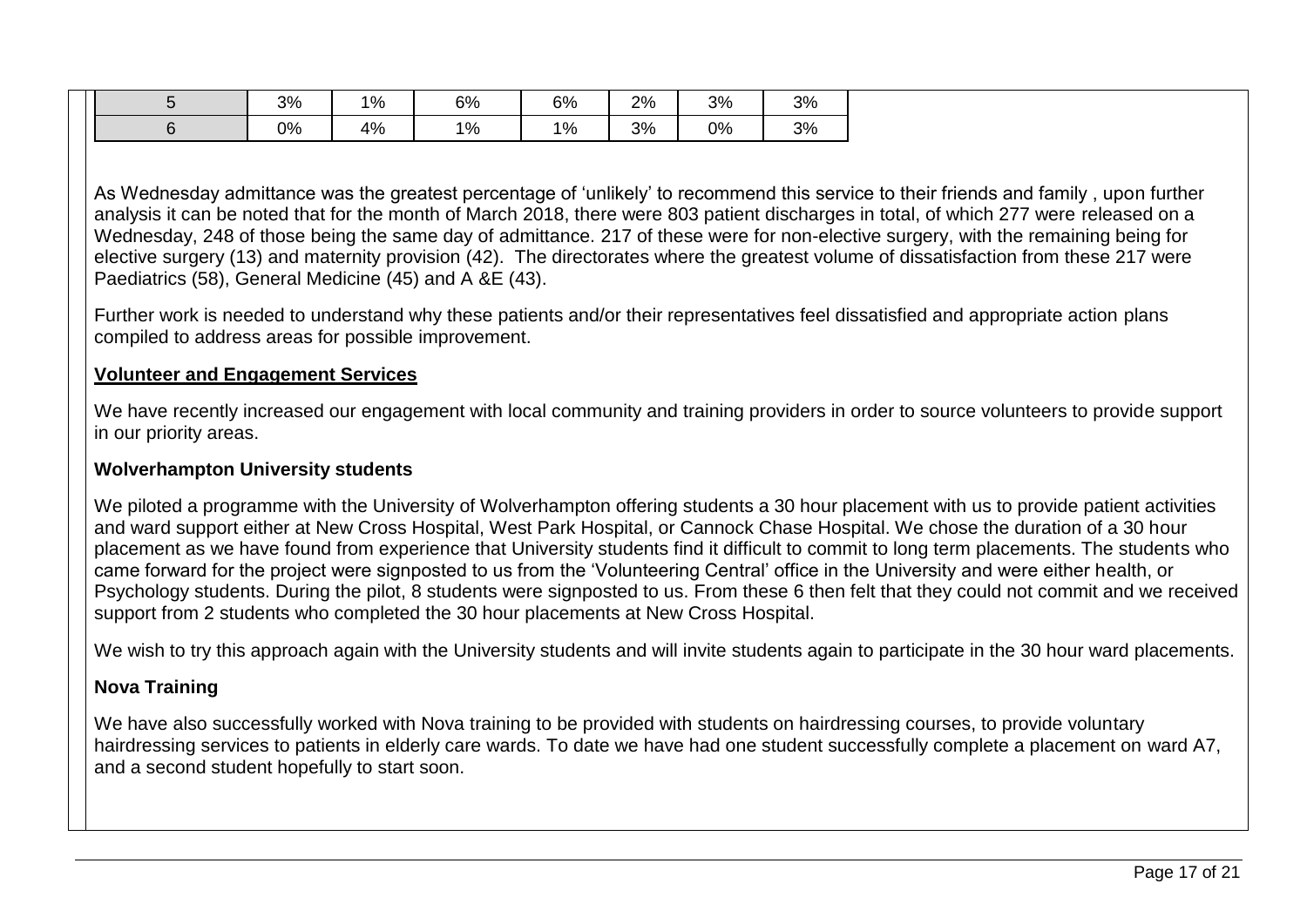#### **Pets as Therapy**

With the charity Pets as Therapy we still continue to have regular fortnightly visits with trained therapy dogs to Fairoak ward at Cannock Chase Hospital, and we have also had a visit to ward C22 at New Cross Hospital.

**Princes Trust and RWT Work Experience** A presentation was delivered recently to a cohort of Princes Trust placement students who had just completed placements at New Cross Hospital under the Trust work experience team. It was hoped that the students would want to carry on supporting the Trust as volunteers now that their short term placements had ended, hopefully enhancing their career skills even further. We hope to work further with our work experience department and the Princes Trust in this way.

#### **Equality, Diversity and Inclusion**

To enable the Trust to have a clearer picture of adherence to its obligations under the various equality work streams, a monitoring plan has been developed.

This action plan is monitored on a monthly basis in an effort to ensure actions are progressed. This plan currently covers:-

- [Equality Objectives 2012-2016](http://www.royalwolverhampton.nhs.uk/patients-and-visitors/patient-experience-team/equality-diversity-and-inclusion/equality-objectives/) monitoring (employment and services action plans).
- Wolverhampton CCGs Contractual Obligations (now includes Accessible Information Standard as an overview).
- Report on Equality Analysis. Joint Strategy for the Provision of Urgent and Emergency Care for Patients using Services [Wolverhampton to 2016/17](http://www.wolverhamptonccg.nhs.uk/images/docs/vF__Equality_Analysis_for_Wolves_Urgent_Care_August_2014.pdf)
- [Accessible Information Standard](https://www.england.nhs.uk/wp-content/uploads/2015/07/access-info-spec-fin.pdf) (AIS)

The Equality, Diversity and Inclusion steering group continue to meet and this continues to drive the equality agenda forward with regards to the range of compliance work that must be undertaken.

For the financial year 2017/18, the goal for the Equality Delivery System (EDS2)<sup>2</sup> was goal 2 'Improved Patient Access and Experience', of which the four outcomes are:

- People, carers and communities can readily access hospital, community health or primary care services and should not be denied access on unreasonable grounds'
- People are informed and supported to be as involved as they wish to be in decisions about their care.
- People report positive experiences of the NHS

<sup>&</sup>lt;sup>2</sup> <https://www.england.nhs.uk/wp-content/uploads/2013/11/eds/nov131.pdf>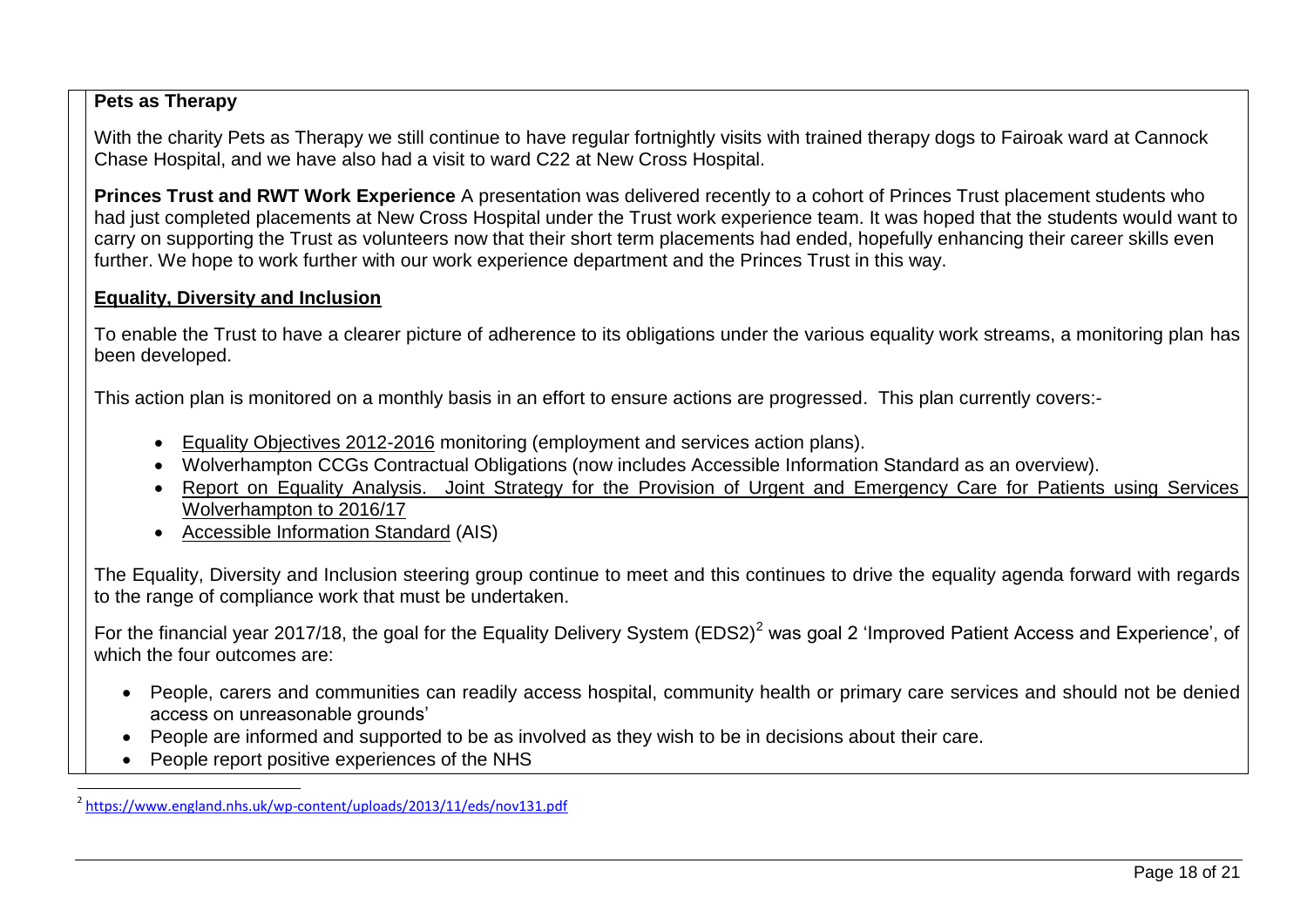People's complaints about services are handled respectfully and efficiently

The Trust has gathered evidence to support the criteria to meet these goals and facilitated their EDS2 Grading Event in January 2018 of which, results are shown in Appendix 4. Community groups, patients, council of members and stakeholders of the Trust were all involved in this grading event. The Trust is currently compiling an action plan following recommendations of those stakeholders to address any gaps in service provision.

#### **Conclusion and Recommendations**

This report has given an overview of the work being undertaken by the Trust in managing and improving the patient experience and responding to patient concerns.

An overview has been given where further work is required and brief description of improvement work given. It is recommendation that the Trust continues to support the work being undertaken and note that the development of these reports will be on-going.

## **Key areas of achievement/note worthy**

- In Q4 2017/18, from the 101 cases closed it can be noted that 100% of complaints were investigated and responded to within the organisational timeframe of 30 working days or consent to breach was agreed due to were extenuating circumstances or complexity. It is pleasing to note that this is consistent with the compliancy of 100% as experienced in Q3 2017/18.
- As at December 2017, the Trust has an overall FFT recommendation rate of 91%.
- The newly formed Council of Members has been established and working to an agreed work plan for the next six months.
- The Trust has gathered evidence to support the criteria to meet goal 2 for EDS2 and facilitated their grading event in January 2018. Community groups, patients, council of members and stakeholders of the Trust were all involved in this grading event.

## **Key areas of concern/action**

- Fluctuating FFT results for some areas. On-going work to drive forward improvements.
- Need to evidence learning from complaints.
- Below national average for FFT recommendation rates for some key areas.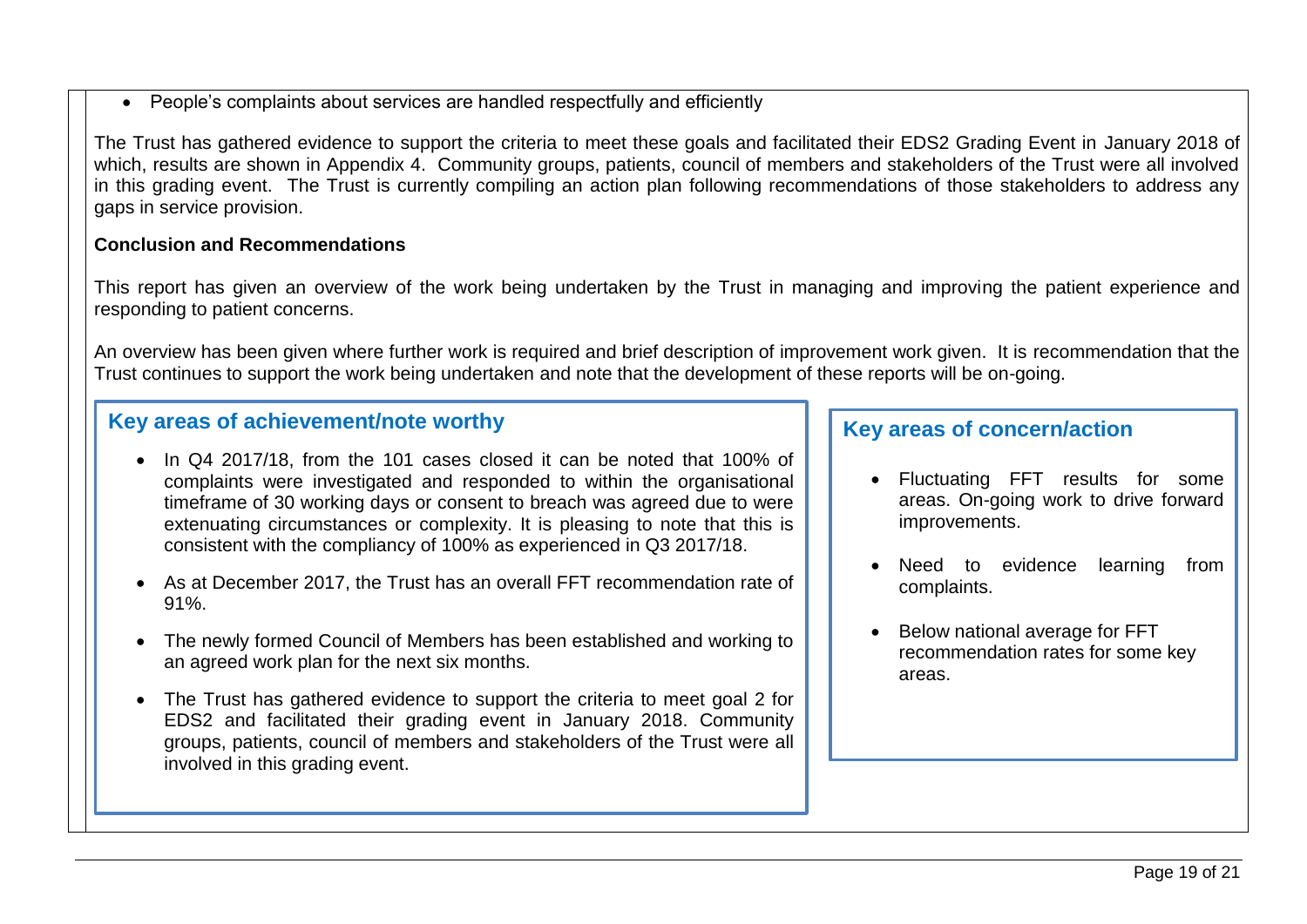| <b>Appendices</b> |                                                     |
|-------------------|-----------------------------------------------------|
|                   | Q4 2017/18 Dashboards for Division 1 and Division 2 |
|                   | Safeguarding Complaint Dashboard for 2017/18        |
| 3                 | Paediatric FFT Report (March 2018)                  |
| 4                 | <b>EDS2 Summary Report and grading proforma</b>     |

## **OVERVIEW REPORT TO BOARD**

|                   | The key headlines/issues and levels of assurance are set out below, and are graded as follows:                                                                                                                                 |
|-------------------|--------------------------------------------------------------------------------------------------------------------------------------------------------------------------------------------------------------------------------|
| Assurance level*  | Colour to use in 'Assurance level*' column below                                                                                                                                                                               |
| Assured           | Green – there are no gaps in assurance                                                                                                                                                                                         |
| Partially assured | Amber - there are gaps in assurance but we are assured appropriate action plans are in place<br>to address these                                                                                                               |
| Not assured       | Red - there are significant gaps in assurance and we are not assured as to the adequacy of<br>current action plans<br>If red, commentary is needed in "Next Actions" to indicate what will move the matter to "full assurance" |

| <b>Key issue</b>                                |         |     |            | <b>Assurance</b><br>level* | <b>Committee update</b> | <b>Next action(s)</b>                                                                                                                                                                                                                     | <b>Timescale</b> |
|-------------------------------------------------|---------|-----|------------|----------------------------|-------------------------|-------------------------------------------------------------------------------------------------------------------------------------------------------------------------------------------------------------------------------------------|------------------|
| <b>Below</b><br>national<br>recommendation rate | results | for | <b>FFT</b> |                            |                         | Each month the reports in relation $\vert$ 30 June 2018<br>to FFT are analysed and where<br>appropriate, the lowest<br>five<br>performing areas for response and<br>recommendation rate are targeted<br>with direct work for improvement. |                  |